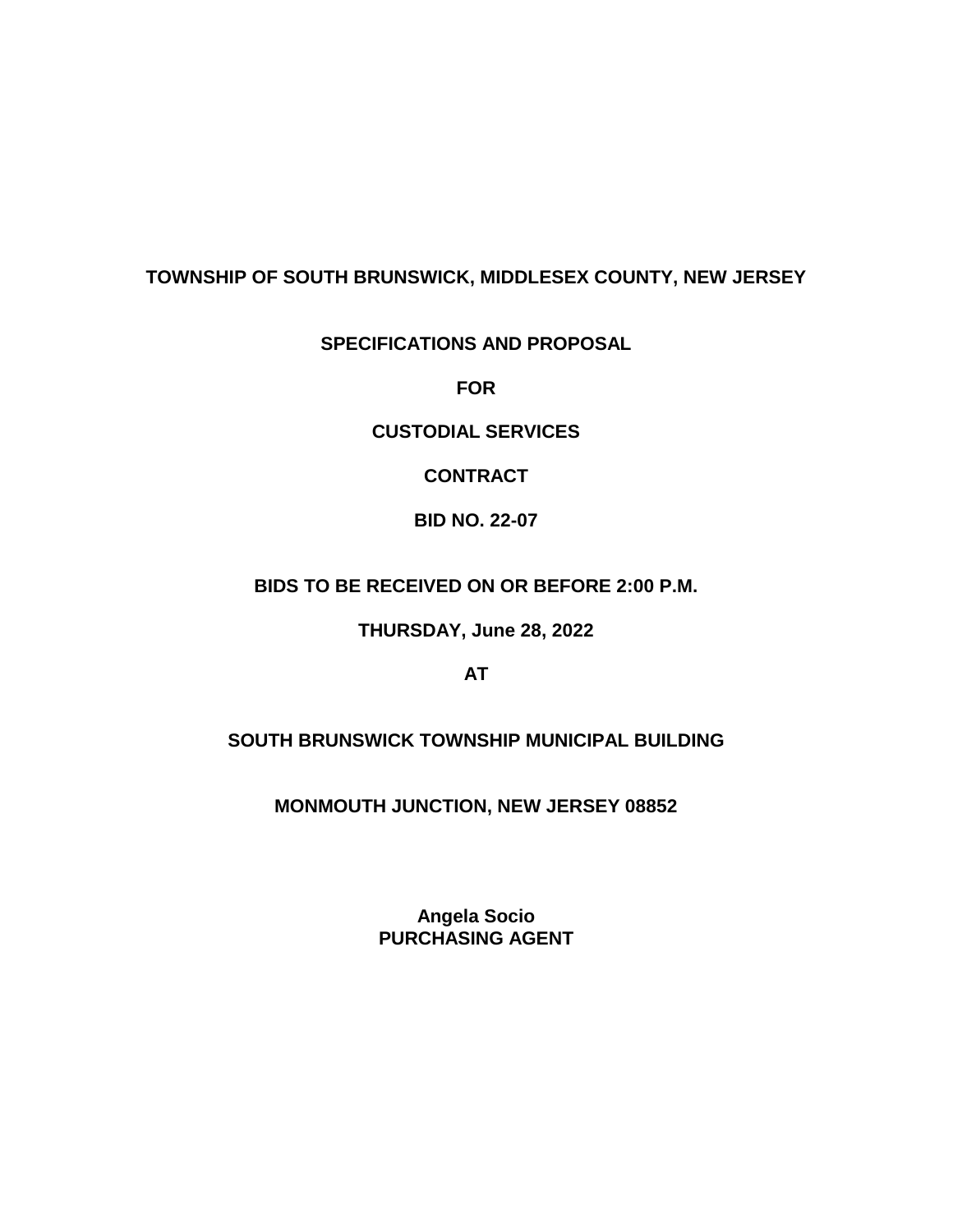## **NOTICE TO BIDDERS**

The Township of South Brunswick invites sealed bids for:

**Bid No**. **Item 22-07 Custodial Services**

 Bids will be opened and read by the Purchasing Agent at the Municipal Building, 540 Ridge Road, Monmouth Junction, New Jersey on **Thursday, June 28, 2022** at 2:00 PM prevailing time. All bids must be addressed and delivered to the Purchasing Agent on or by the designated hour. Please note that proper face coverings and social distancing protocols are in effect.

It is suggested that a walk through of the property be scheduled with Charles Johnson for June 16, 2022, at 10 am and he can be reached at 732-329-4000 ext. 7253

Specifications may be obtained from the Township's Finance Office by calling 732-329-4000 ext. 7304, emailing [asocio@sbtnj.net](mailto:asocio@sbtnj.net) or visiting [www.southbrunswicknj.gov.](http://www.southbrunswicknj.gov/)

Bids shall be enclosed in a sealed envelope addressed to the Purchasing Agent, Township of South Brunswick, Municipal Building, P.O. Box 190, Monmouth Junction, New Jersey 08852. The contract number and name must be printed on the face of the envelope.

Bids shall be made upon the Standard Proposal Form. Any bid guarantee required will be so specified in the bid documents for that item.

Attention is called to the Federal requirements regarding employment nondiscrimination and safety and wage rates.

Bidders are required to comply with the requirements of **N.J.S.A. 10:5-31 et seq.** and **N.J.A.C. 17:27**.

> Angela Socio Purchasing Agent

To be advertised: **Thursday, June 10, 2022 Home News & Tribune**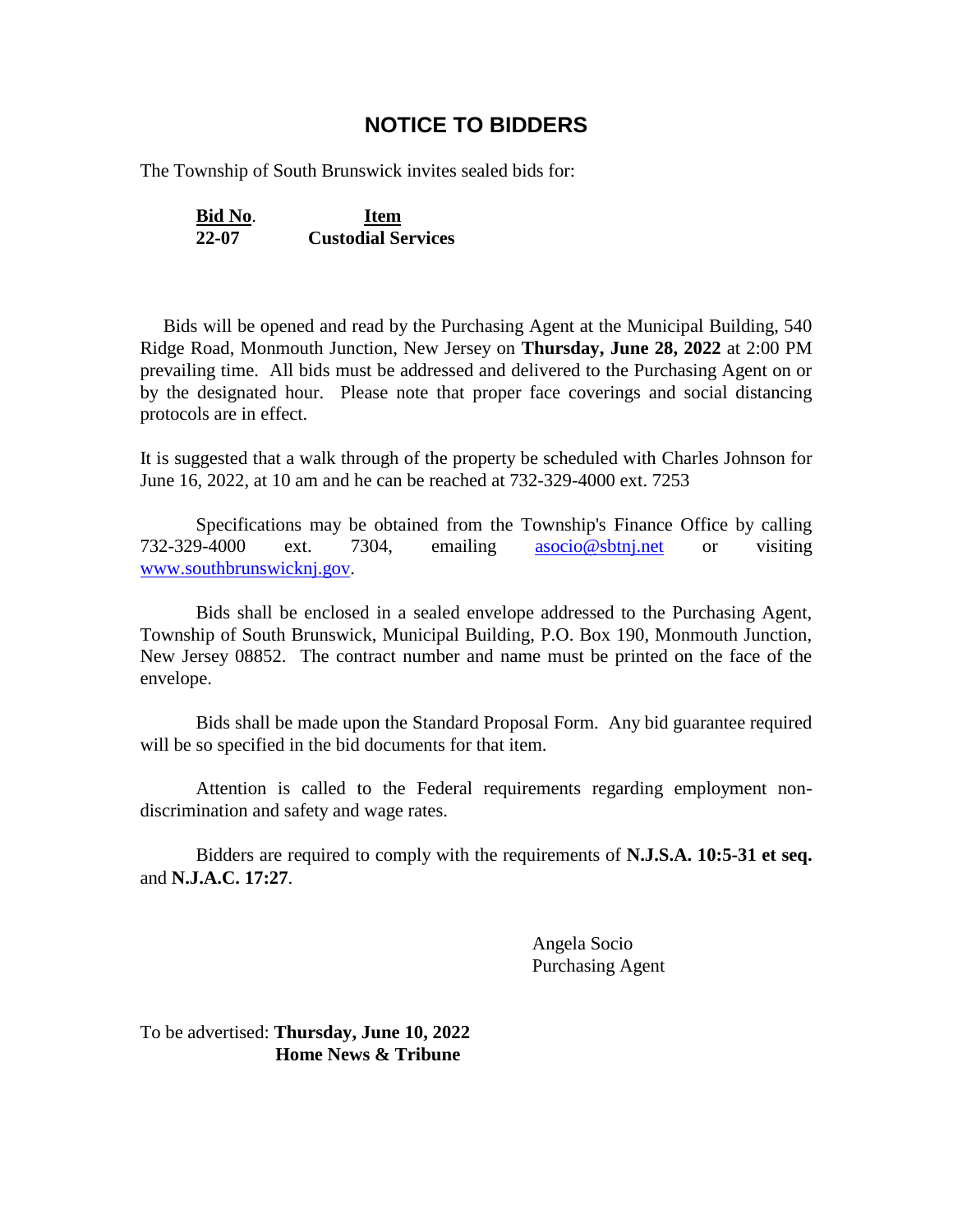# **SPECIFICATIONS AND INSTRUCTIONS TO BIDDERS FOR PROCUREMENT AND SERVICE CONTRACT**

## **General Provisions**

**1.** Sealed proposals will be received by the Office of the Purchasing Agent at the Municipal Building, 540 Ridge Road; Monmouth Junction, in the County of Middlesex and the State of New Jersey on **Thursday, June 28, 2022.** Bidders shall be responsible to carefully examine the specifications enclosed herein as well as the conditions under which the "**Custodial Services"** will be purchased. Failure to offer a complete bid, or meet all sections of this invitation, may be deemed just cause for rejection of a bid as not meeting specifications.

**2.** All bids must be submitted on the attached bidding form furnished by the Township and must be placed in a sealed envelope, plainly marked on the outside, **"Custodial Services**". If mailed to the Township, the bid shall be addressed to the Purchasing Agent, Township of South Brunswick, Municipal Building, P.O. Box 190, Monmouth Junction, New Jersey 08852 and shall be plainly marked, **"Custodial Services".** All bids shall be received prior to or at the time of bid opening, 2:00 p.m. local time. The Township will not assume any responsibility for bids forwarded by mail. It is the bidder's responsibility to see that bids are presented to the Township Official on the hour and at the place designated. Only original documents with original seals and signatures will be accepted. Facsimile transmitted documents will be rejected.

**3.** Bidders or their authorized agents are invited to be present when the bids are opened and read publicly at the time specified. No bid may be withdrawn after the specified opening time and date without loss of bid surety, and all bids become the property of South Brunswick Township and will not be returned to the bidders.

**4.** Bidders are to submit the non-collusion affidavit with the bid proposal form.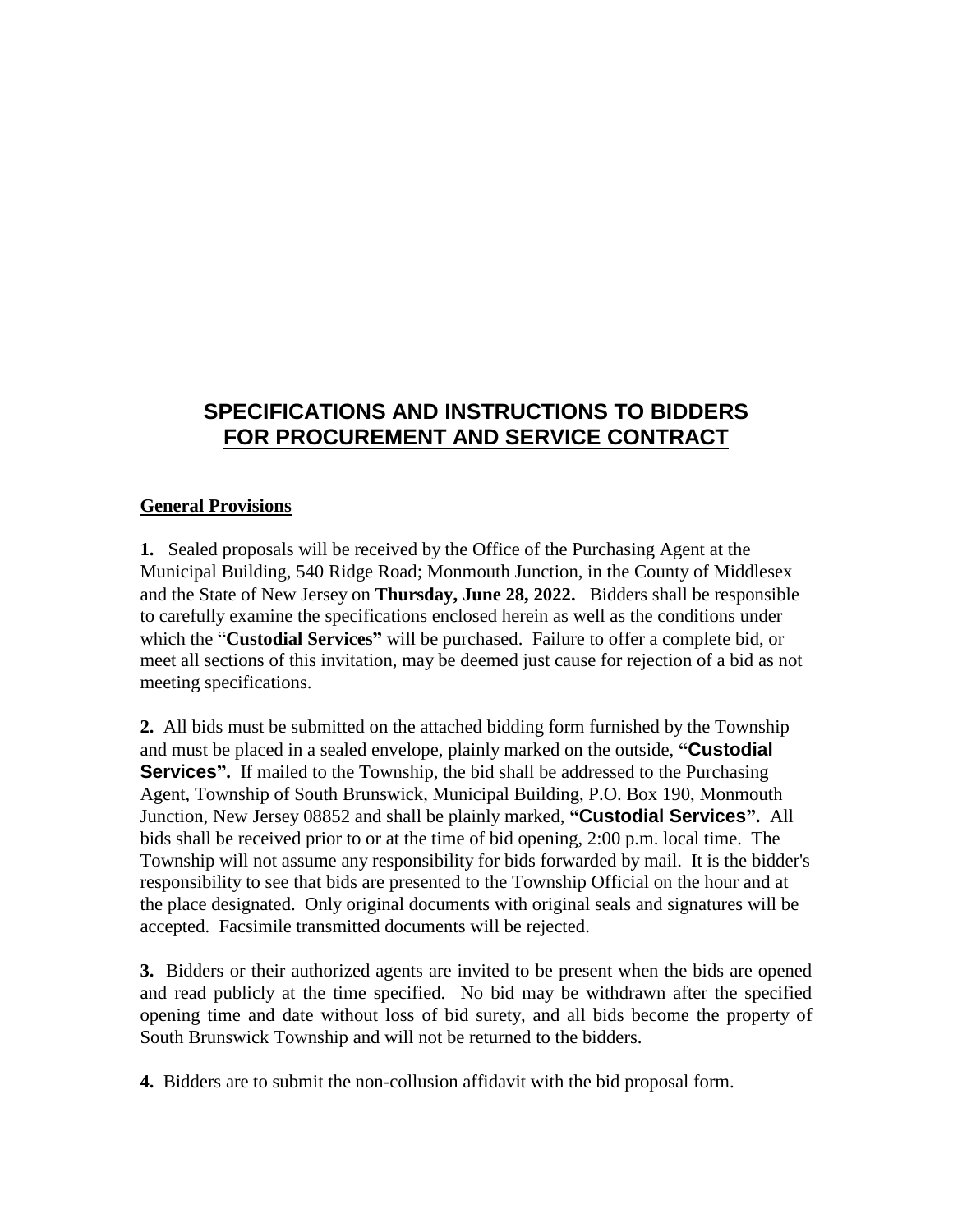**5.** Bids will be received and awarded in accordance with Chapter 198 of the Public Laws of 1971, commonly referred to as the Local Public Contract Laws. **(N.J.S.A. 40A:11-1, et. seq.)**

**6.** The Township reserves the right to reject any or all bids if the Township deems such action to be in the best interest of the Township.

**7.** A certification of Contractor Non-Conflict of Interest, shall be completed and attached to the bid proposal.

## **8. A bid bond is not required.**

**9.** The Township Council reserves the right to accept or reject any or all proposals, to waive irregularities and technicalities, and to award in whole or in part to the lowest responsible bidder, if it is in the best interest of the Township to do so. Without limiting the generality of the foregoing, any proposal which is incomplete, obscure, or irregular may be rejected; any proposal which omits a bid on any one or more items on the price sheet may be rejected; any proposal in which unit prices are omitted, or in which unit/total prices are unbalanced, may be rejected; any proposal accompanied by any insufficient or irregular certified check, cashier's check or bid bond may be rejected.

The Township Council will award the bid at a public meeting within sixty (60) days after the opening date. The successful bidder will be the one whose product is judged to best serve the interests of the Township when price, product and service are all considered. Bids will be awarded in accordance with Paragraphs 5, 16, 34, and 35.

The Township further reserves the right to award each item separately to the lowest responsible bidder meeting specifications or to make an award on the total bid to the bidder whose total sum is the low bid meeting specifications, whichever in the awarding authority's opinion is in the best interest of the Township.

**10.** The contractor shall not assign, transfer, convey, sublet, or otherwise dispose of the contract or any part thereof to anyone without the written consent of the Township of South Brunswick.

**11.** It is understood by all parties that if, during the life of the contract, the contractor disposes of his business concern by acquisition, merger, sale and/or transfer or by any means conveys his interest(s) to another party, all obligations are transferred to that new party. In this event, the new owner(s) will be required to submit a performance bond in the amount of the open balance of the contract.

**12.** No oral interpretations shall be made to any bidder as to the meaning of any of the contract documents or be effective to modify any of the provisions of the contract documents. Each and every request for an interpretation shall be made in writing and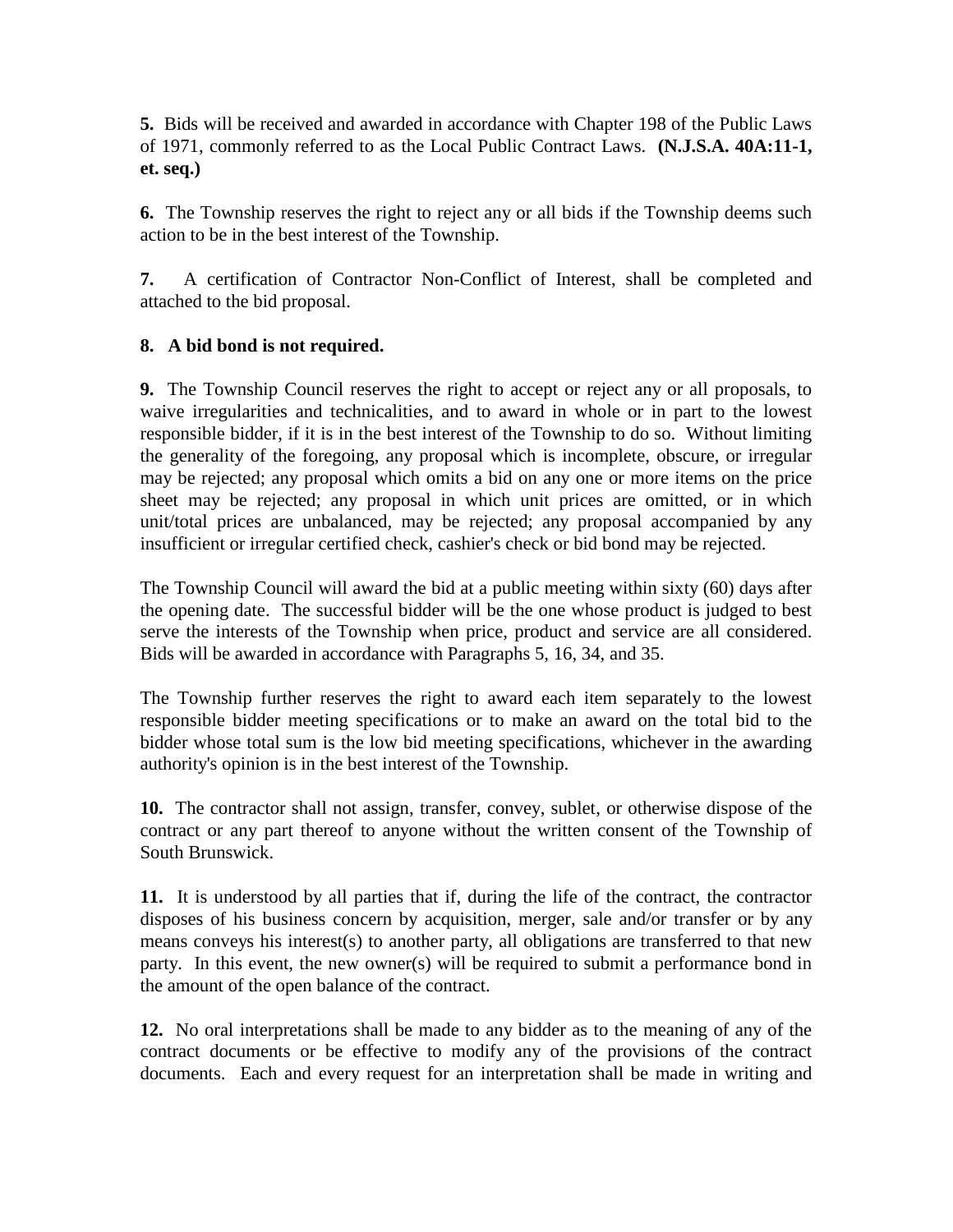addressed and forwarded to the Purchasing Officer who may send a written instruction to all bidders.

**13.** The Township reserves the right to postpone the date for presentation and opening of proposals and will give written notice of any such postponement to each prospective bidder as prescribed by law.

**14.** Bidders shall insert prices for furnishing all of the material described. Prices shall be net including all transportation charges fully prepaid by the contractor F.O.B. destination. No additional charges will be allowed for any transportation costs resulting from partial shipments made at vendors convenience when a single shipment is ordered.

**15.** Delivery date of the system must be specified on the Bid Proposal Form.

**16.** All items must conform to the stated description and specifications. Where a special trade name or catalog name and number is specified, bidders may quote on equivalent items, but they must specify the make, identification number, and size of the same, and submit samples thereof to the Township upon request. Failure to show such additional information shall preclude the bidder from furnishing items other than those meeting the standard specifications. In the attached list of specifications, the use of a name of a manufacturer, or any specific brand or make in describing the items does not restrict bidders to that manufacturer or specific article desired; but the goods and materials on which bids are submitted must be of equal quality to those referred to and bidders must affirmatively certify to that fact, and specify that brand or make of article offered. The Township shall determine the equivalence of substitute articles and accept or reject same.

**17.** The make, identification number and size of articles shall be stated by the bidder when not contained in the list description and specifications.

**18.** Only manufactured and farm products of the United States, wherever available, shall be used on this contract in accordance with New Jersey Statutes Annotated 40A:11-18.

**19.** All the plans and specifications in the bid package for **Bid No. 22-07,** together with any addendum issued thereafter, shall become part of the contract awarded to the successful bidder.

**20.** Each bidder must submit with the bid a letter of Federal approval or Certificate of Employee Information Report approval, or Form AA-302 must be completed upon the award of the bid.

**21.** The attached proposal sheet(s) constitutes an approximate quantity for each item for bidders information only, and no warranty is given or implied as to the item or total quantity that will be purchased. The Township reserves the right to increase quantities by 20% at the unit price bid.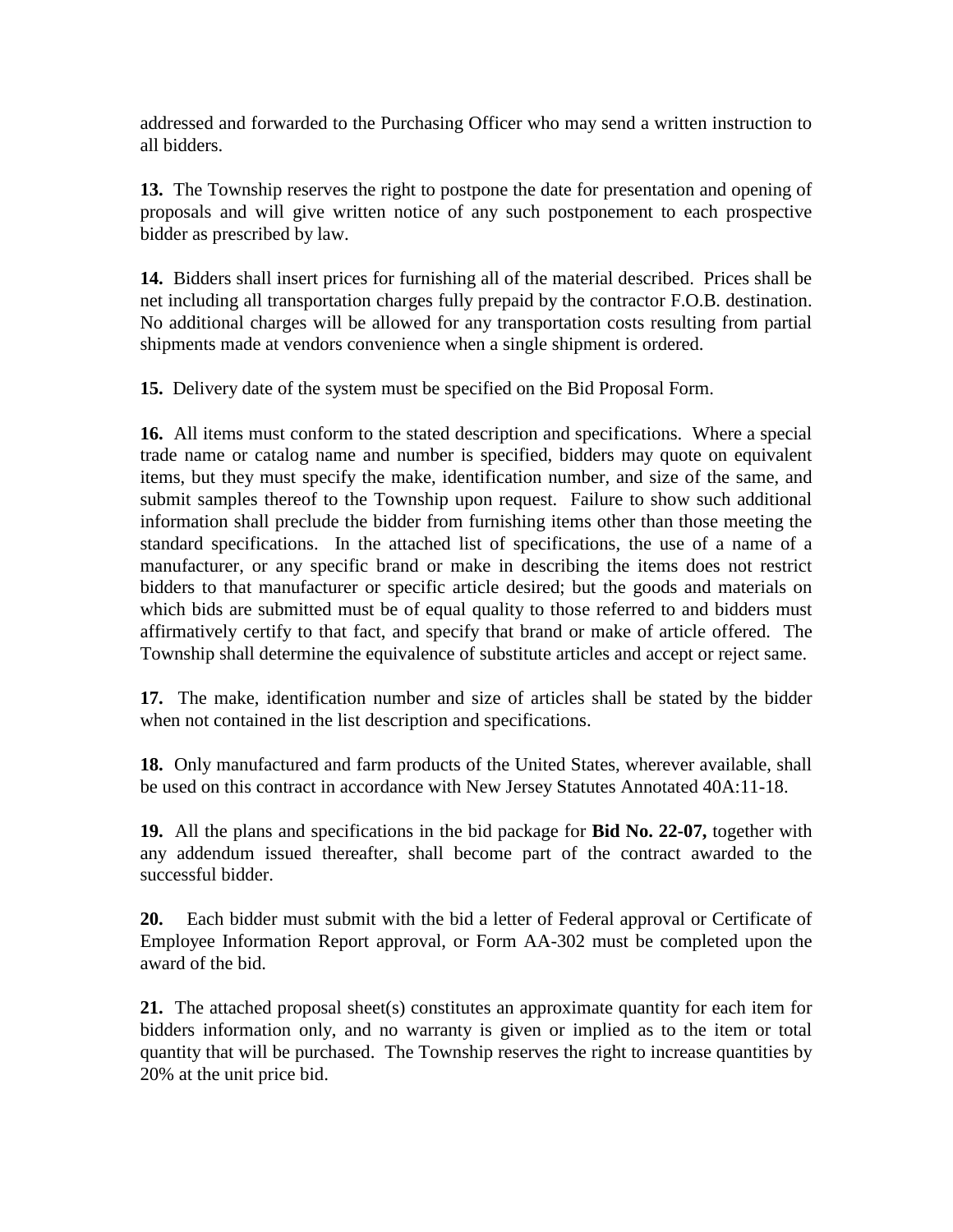**22.** Bids must be signed in ink by the bidder; all quotations shall be made with a typewriter or pen and ink. Any quotation showing any erasure alteration must be initialed by the bidder in ink. Unit prices are to be inserted in spaces provided.

With the exception of power of attorney forms attached to bid bonds and consent of surety forms, only original documents with original seals and signatures will be accepted. Facsimile transmitted documents will be rejected.

**23.** Failure to sign the bid proposal or give all information requested may result in the bid being rejected.

**24.** Delivery shall be made in the stated qualities and to the designation as stated on Purchase Orders.

**25.** Payment will be made after a properly executed Township voucher has been received and formally approved on the voucher list by the Township Council at a subsequent regular meeting. The voucher will be certified correct by the department head who receives the goods or services.

**26.** No charge will be allowed for cases, boxes, carboys, bottles, etc., nor for freight expenses, expressage or cartage. No empty packages, cases, boxes, carboys, bottles, etc., will be returned to the bidder or contractor and none will be paid for by the Township.

No help for unloading of deliveries can be provided by the Township Council. Suppliers shall notify their truckers accordingly.

The Township is exempt from any sale, excise or Federal transportation taxes and the provisions of the Federal Robinson Patman Act.

**27.** Chapter 33 of the Public Laws of 1977 provides that no corporation or partnership shall be awarded any State, county, municipal or school district contract for the performance of any work or the furnishing of any materials of supplies, unless prior to the receipt of the bid or accompanying the bid of said corporation or partnership there is submitted a disclosure statement. The disclosure statement shall set forth the names and addresses of all stockholders in the corporation or partnership who own ten percent or more of its stock of any class, or of all individual partners in the partnership who own a ten percent or greater interest therein.

## **THE ATTACHED DISCLOSURE STATEMENT SHALL BE COMPLETED AND ATTACHED TO THE BID PROPOSAL**.

**28.** The effective period for the contract will be one year unless noted otherwise in the specifications. Continuation of the terms of this contract beyond December 31st is contingent on availability of funds in the following year's budget. In the event of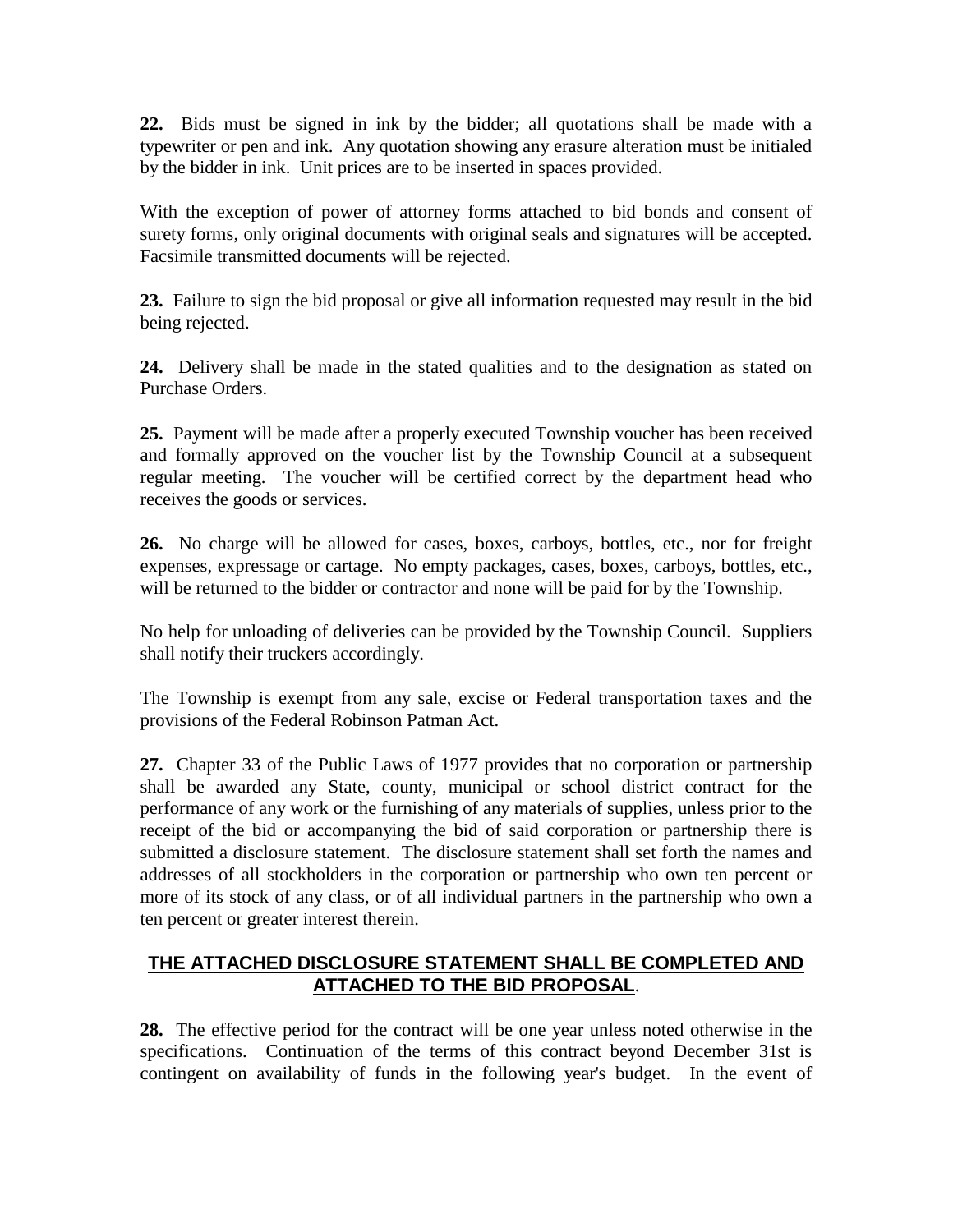unavailability of such funds, the Township of South Brunswick reserves the right to cancel this contract.

**29.** All applicable State and Federal regulations are to be met by the successful bidder, including prevailing and minimum wage regulations. It is expected that all hourly rates used to calculate the bid will be prevailing wage rates.

#### **30**. **A Performance Bond is not required.**

**31.**

#### **EXHIBIT A**

## **MANDATORY EQUAL EMPLOYMENT OPPORTUNITY LANGUAGE N.J.S.A. 10:5-31 et seq. (P.L. 1975, C. 127) N.J.A.C. 17:27**

#### **GOODS, PROFESSIONAL SERVICE AND GENERAL SERVICE CONTRACTS**

During the performance of this contract, the contractor agrees as follows:

The contractor or subcontractor, where applicable, will not discriminate against any employee or applicant for employment because of age, race, creed, color, national origin, ancestry, marital status, affectional or sexual orientation, gender identity or expression, disability, nationality or sex. Except with respect to affectional or sexual orientation and gender identity or expression, the contractor will ensure that equal employment opportunity is afforded to such applicants in recruitment and employment, and that employees are treated during employment, without regard to their age, race, creed, color, national origin, ancestry, marital status, affection- al or sexual orientation, gender identity or expression, disability, nationality or sex. Such equal employment opportunity shall include, but not be limited to the following: employment, up- grading, demotion, or transfer; recruitment or recruitment advertising; layoff or termination; rates of pay or other forms of compensation; and selection for training, including apprentice- ship. The contractor agrees to post in conspicuous places, available to employees and applicants for employment, notices to be provided by the Public Agency Compliance Officer setting forth provisions of this nondiscrimination clause.

The contractor or subcontractor, where applicable will, in all solicitations or advertisements for employees placed by or on behalf of the contractor, state that all qualified applicants will receive consideration for employment without regard to age,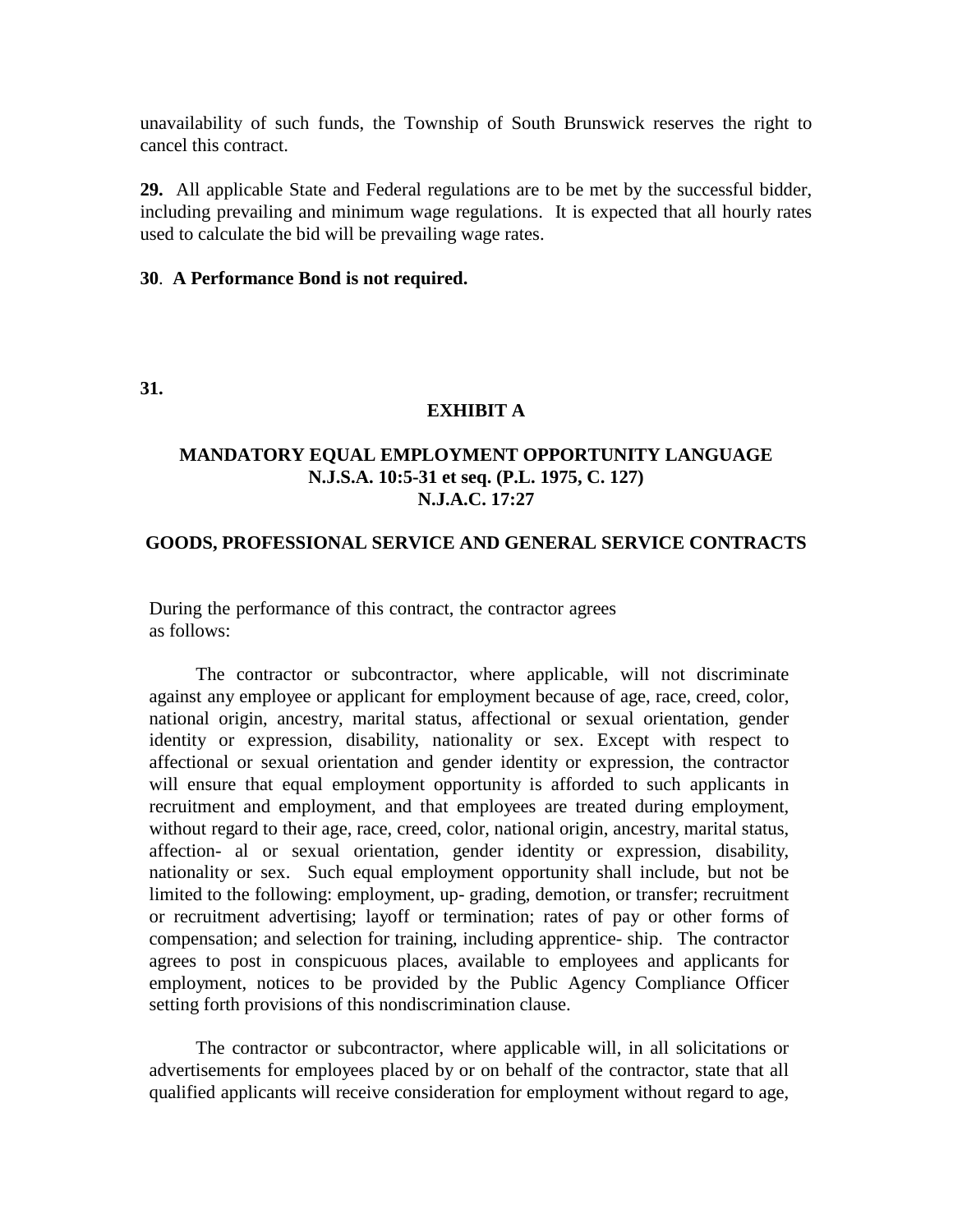race, creed, color, national origin, ancestry, marital status, affectional or sexual orientation, gender identity or expression, disability, nationality or sex.

The contractor or subcontractor will send to each labor union, with which it has a collective bargaining agreement, a notice, to be provided by the agency contracting officer, advising the labor union of the contractor's commitments under this chapter and shall post copies of the notice in conspicuous places available to employees and applicants for employment.

The contractor or subcontractor, where applicable, agrees to comply with any regulations promulgated by the Treasurer pursuant to N.J .S .A. 10:5-31 et seq., as amended and supplemented from time to time and the Americans with Disabilities Act.

The contractor or subcontractor agrees to make good faith efforts to meet targeted county employment goals established in accordance with  $N.J.A.C.$  17:27-5.2.

The contractor or subcontractor agrees to inform in writing its appropriate recruitment agencies including, but not limited to, employment agencies, placement bureaus, colleges, universities, and labor unions, that it does not discriminate on the basis of age, race, creed, col- or, national origin, ancestry, marital status, affectional or sexual orientation, gender identity or expression, disability, nationality or sex, and that it will discontinue the use of any recruitment agency which engages in direct or indirect discriminatory practices.

The contractor or subcontractor agrees to revise any of its testing procedures, if necessary, to assure that all personnel testing conforms with the principles of job related testing, as established by the statutes and court decisions of the State of New Jersey and as established by applicable Federal law and applicable Federal court decisions.

In conforming with the targeted employment goals, the contractor or subcontractor agrees to review all procedures relating to transfer, upgrading, downgrading and layoff to ensure that all such actions are taken without regard to age, race, creed, color, national origin, ancestry, marital status, affectional or sexual orientation, gender identity or expression, disability, nationality or sex, consistent with the statutes and court decisions of the State of New Jersey, and applicable Federal law and applicable Federal court decisions.

The contractor shall submit to the public agency, after notification of award but prior to execution of a goods and services contract, one of the following three documents: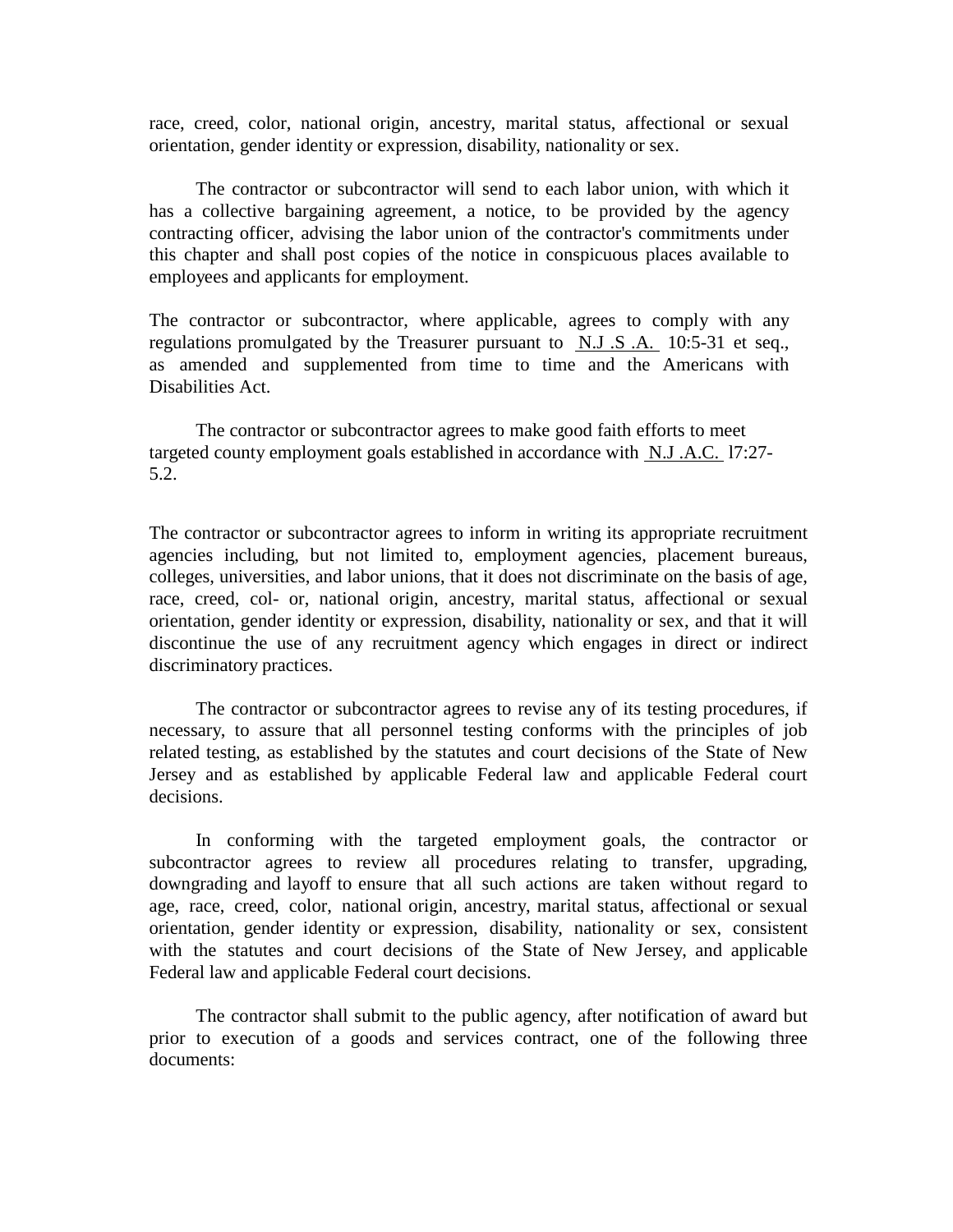Letter of Federal Affirmative Action Plan

Approval; Certificate of Employee Information

Report; or

Employee Information Report Form AA-302 (electronically provided by the Division and distributed to the public agency through the Division's website at: http:/[/](http://www.state.nj.us/treasury/contract_compliance) [www.state.nj.us/treasury/contract\\_compliance.](http://www.state.nj.us/treasury/contract_compliance)

The contractor and its subcontractors shall furnish such reports or other documents to the Division of Purchase & Property, CCAU, EEO Monitoring Program as may be requested by the office from time to time in order to carry out the purposes of these regulations, and public agencies shall furnish such information as may be requested by the Division of Purchase & Property, CCAU, EEO Monitoring Program for conducting a compliance investigation pursuant to N.J .A.C. 17:27-1.1 et seq.

#### **32**. **Insurance Requirements**.

A. General Instructions. (1) The successful bidder shall not commence work under the Contract until he has obtained all insurance required under this section and such insurance has been approved by the Township, nor shall he allow any subcontractor to commence work on his subcontract until all similar insurance required of the subcontractor is obtained and approved by the Township. Any special insurance required by the Contract itself shall also be obtained by the successful bidder and his subcontractors and approved by the Township before any work is commenced.

(2) Certificates evidencing each insurance coverage shall be submitted by the successful bidder and his subcontractors to the Purchasing Agent and the Township Engineer within twenty-one (21) days after execution of the Contract. All such certificates shall be issued by an insurer acceptable to the Township of South Brunswick, authorized to transact business in the State of New Jersey, and have an A.M. Best & Co. rating of not less than A:VII, naming thereon the Township of South Brunswick as an additional insured. The certificates shall specifically state that the insurance company or companies issuing such insurance policies shall give the Township at least thirty (30) days written notice in the event of cancellation of, or material change in, any of the policies. If coverage on any certificates is shown to expire prior to completion of all terms of the Contract, a new certificate shall be furnished to the Township evidencing renewal of the coverage. All certificates of insurance shall clearly show the contract number.

(3) A performance bond shall be submitted for any self-insured coverage guaranteeing payment of losses and related investigations, claims administration and defense expenses.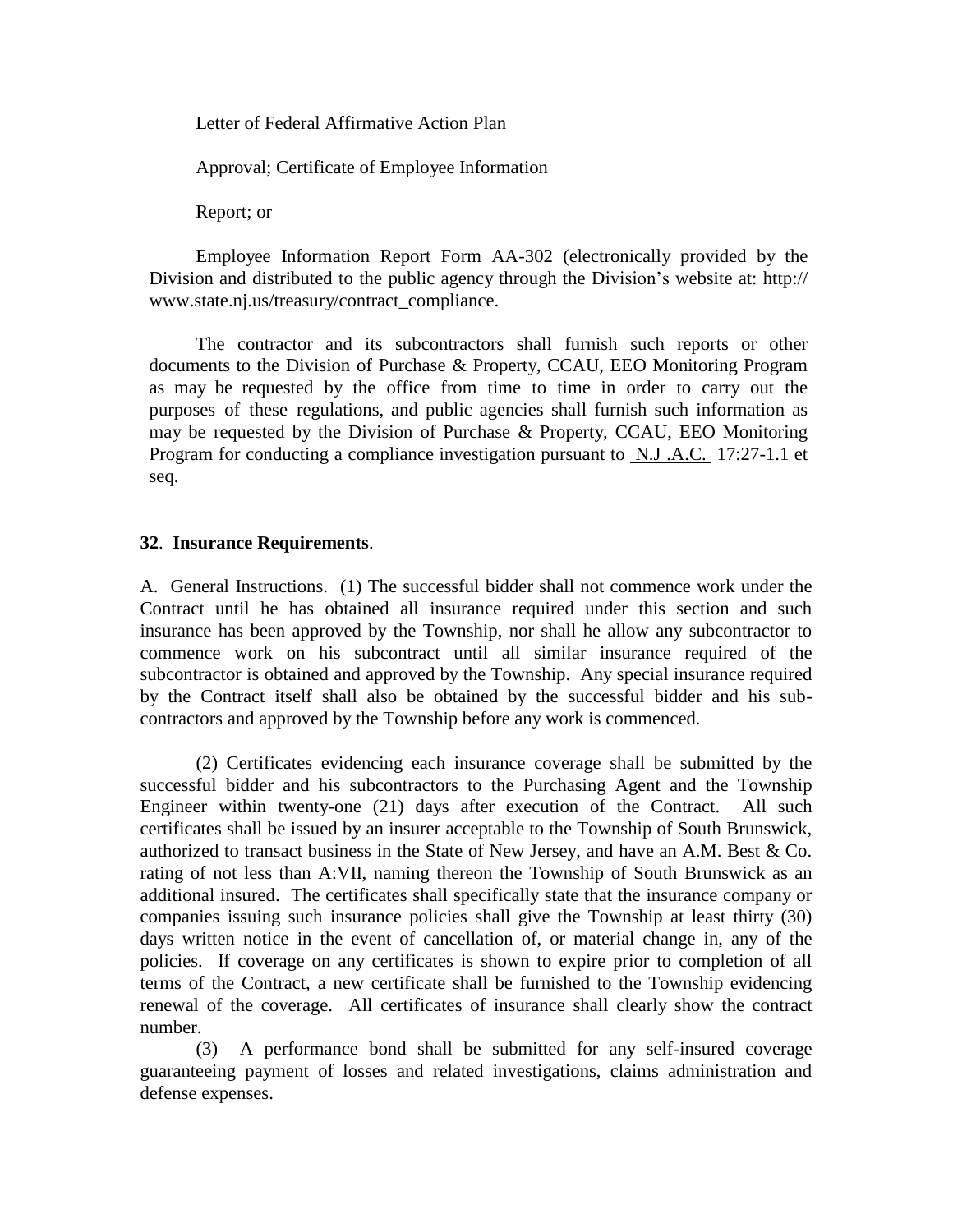B. Workers' Statutory Compensation Insurance and Employer's Liability Insurance. The successful bidder and his subcontractors shall take out and maintain for the life of the Contract the applicable statutory Workers' Compensation Insurance covering all employees. The successful bidder and his subcontractors shall also take out and maintain for the life of the Contract Employer's Liability Insurance with a minimum limit of \$500,000 for each accident and shall further include a waiver of subrogation and other employee liability insurance that may be required by the United States of America and the State of New Jersey.

C. Public Liability Insurance. The successful bidder shall take out and maintain for the life of the Contract such Public Liability Insurance as shall protect him against claims for damages resulting from bodily injury, including wrongful death, and property damage which may arise from operations under the Contract whether such operations be by himself or by any subcontractor or anyone directly or indirectly employed by either of them. The minimum acceptable limits of liability to be provided by such Public Liability Insurance are:

| General Liability:      | \$1,000,000 per occurrence combined<br>single limit for bodily injury and<br>property damage. |  |
|-------------------------|-----------------------------------------------------------------------------------------------|--|
| <b>Property Damage:</b> | $$1,000,000$ per occurrence.                                                                  |  |

The Public Liability Insurance required herein shall include the following extended coverages:

- (1) The coverage shall be provided under a Commercial General Liability form of policy or similar thereto.
- (2) The property damage coverage shall include a Broad Form Property Damage Endorsement.
- (3) Contractual Liability coverage shall be included.
- (4) Protection Liability coverage shall be included to protect the successful bidder against claims arising out of operations performed by his subcontractors.
- (5) Products Liability and/or Completed Operations coverage shall be included.

Each subcontractor shall take out and maintain the same coverages, with the same extensions, as are required of the successful bidder.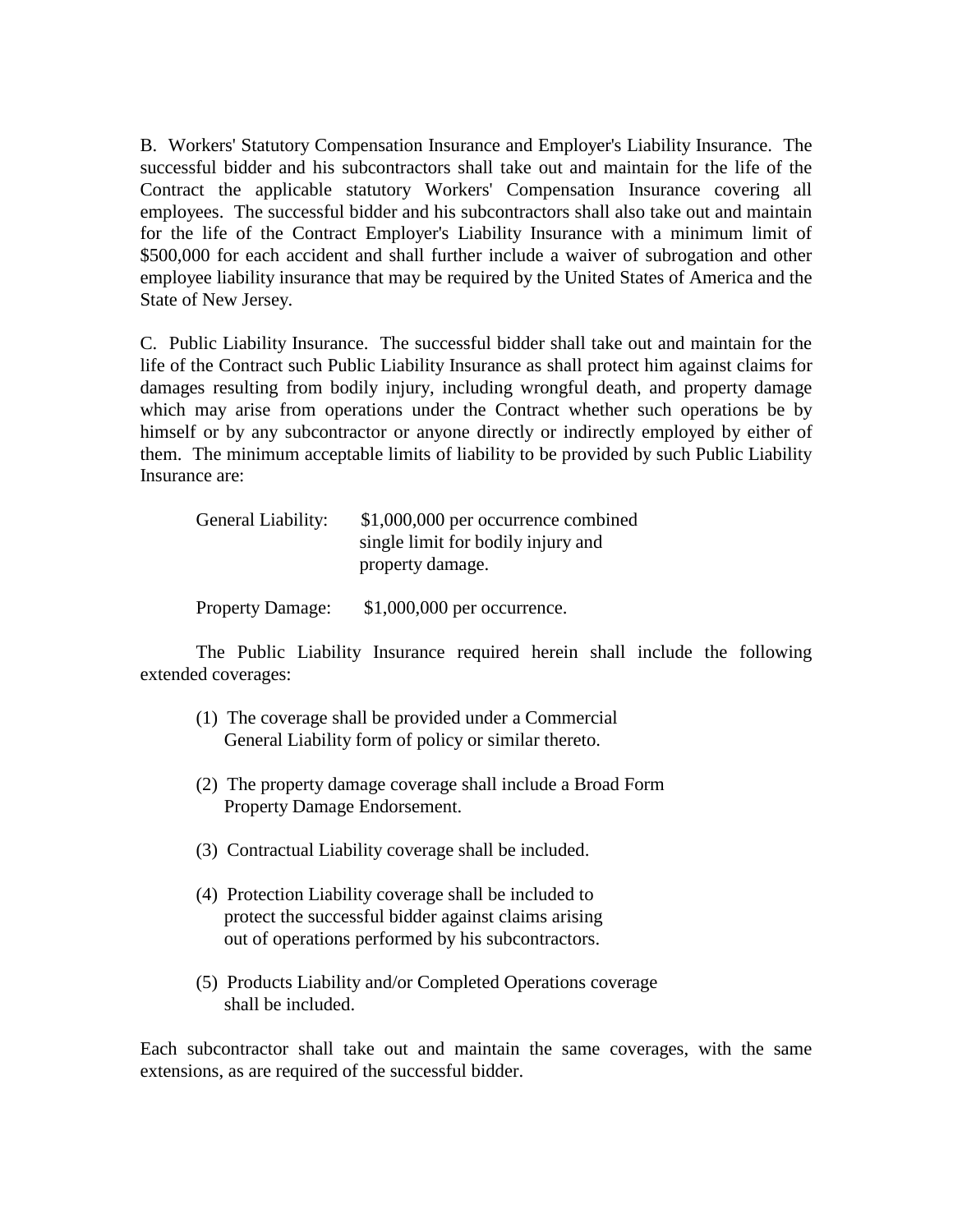D. Automobile Liability Insurance. The successful bidder and his subcontractors shall take out and maintain for the life of the Contract such Automobile Liability Insurance as shall protect him against claims for damages resulting from bodily injury, including wrongful death, and property damage which may arise from the operation of any owned, hired, or non-owned automobiles used by or for him in any capacity in connection with the carrying out of the Contract. The minimum acceptable limits of liability to be provided by such Automobile Liability Insurance shall be as follows:

| Bodily Injury:          | \$500,000 per occurrence.  |
|-------------------------|----------------------------|
| <b>Property Damage:</b> | $$500,000$ per occurrence. |

E. Responsibility of the Contractor. The successful bidder and his subcontractors shall assume all responsibility for and save the Township harmless from any loss or damage to all materials, equipment and machinery involved under the Contract.

F. Builder's Risk Insurance. Where appropriate, the Township may purchase Builder's Risk Insurance and maintain same for the life of the Contract. Such Builder's Risk Insurance shall cover the structures of the partially completed project under construction and be in an amount equal to the Bid Price of the Contract. The insurance shall, at a minimum, insure against the perils of fire, vandalism, malicious mischief and collapse.

**33.** Worker and Community Right to Know. The manufacturer or supplier of a substance or mixture shall supply the Chemical Abstracts Service number of all the components of the mixture or substance and the chemical name to the Township to assure that every container bears a proper label at a Township facility. This complies with P.L. 1983, Chapter 315, Worker and Community Right to Know Act", subsection b. section l4. Further, all applicable Material Safety Data Sheets (MSDA), a/k/a hazardous substance fact sheet, must be furnished to the Township of South Brunswick.

**34.** When two or more bids are equal in all respects, and offer equal prices and are the lowest responsible bids or proposals the township may award the contract to the bidder whose response, in the discretion of the township, is the most advantageous, price and other factors considered.

**35.** Where applicable, if there is a discrepancy between the prices written in words and written in figures, the prices written in words shall govern. Where applicable, if there is a discrepancy whereby the unit price written in words or figures is less than the unit price shown in parentheses, i.e. (Note: not less than \$1.00 per unit), the unit price shown in parentheses shall govern. Where applicable, if there is a discrepancy in the Extended Total of any item, the correct total shall be determined by multiplying the estimated quantity by the unit price written in words and the resulting total shall govern. The correct Extended Total for each item shall then be added to obtain the "Bid Total" or "Total Base Bid" whichever is applicable.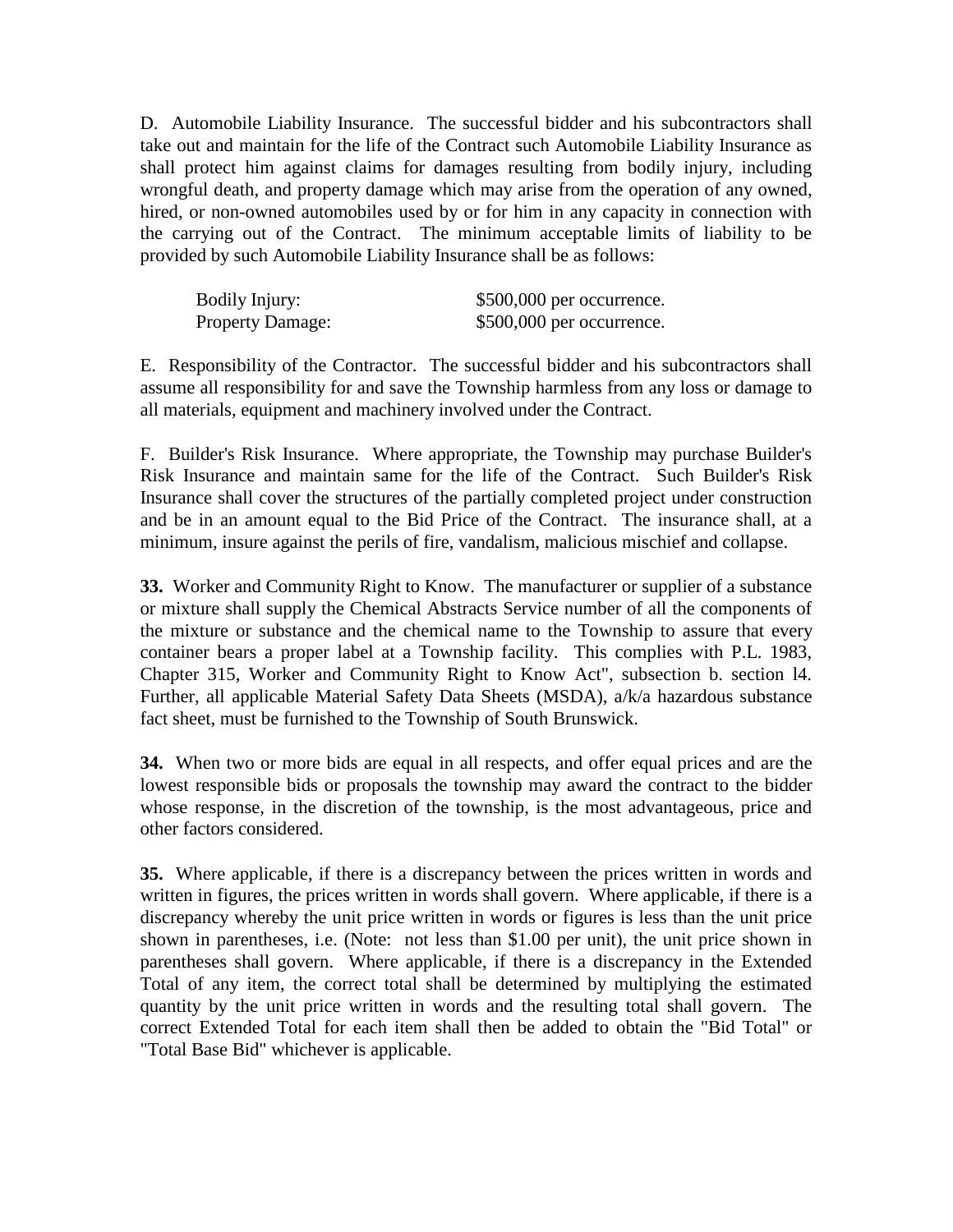#### **36. AMERICANS WITH DISABILITIES Equal Opportunity for Individuals with Disability.**

The CONTRACTOR and the OWNER do hereby agree that the provisions of Title II of the Americans With Disabilities Act of 1990 (the "ACT") (42 U.S.C. S12101 et seq.), which prohibits discrimination on the basis of disability by public entities in all services, programs, and activities provided or made available by public entities, and the rules and regulations promulgated pursuant thereunto, are made a part of this contract. In providing any aid, benefit, or service on behalf of the OWNER pursuant to this contract, the CONTRACTOR agrees that the performance shall be in strict compliance with the Act. In the event that the Contractor, its agents, servants, employees, or subcontractors violate or are alleged to have violated the Act during the performance of this contract, the CONTRACTOR shall defend the OWNER in any action or administrative proceeding commenced pursuant to this Act. The Contractor shall indemnify, protect, and save harmless the OWNER, its agents, servants, and employees from and against any and all suits, claims, losses, demands, or damages, of whatever kind or nature arising out of or claimed to arise out of the alleged violation. The CONTRACTOR shall, at its own expense, appear, defend, and pay any and all charges for legal services and any and all costs and other expenses arising from such action or administrative proceeding or incurred in connection therewith. In any and all complaints brought pursuant to the OWNER grievance procedure, the CONTRACTOR agrees to abide by any decision of the OWNER which is rendered pursuant to said grievance procedure. If any action or administrative proceeding results in an award of damages against the OWNER or if the OWNER incurs any expense to cure a violation of the ADA which has been brought pursuant of its grievance procedure, the CONTRACTOR shall satisfy and discharge the same at its own expense.

The OWNER shall, as soon as practicable after a claim has been made against it, give written notice thereof to the CONTRACTOR along with full and complete particulars of the claim. If any action or administrative proceedings is brought against the OWNER or any of its agents, servants, and employees, the OWNER shall expeditiously forward or have forwarded to the CONTRACTOR every demand, complaint, notice, summons, pleading, or other process received by the Township or its representatives.

It is expressly agreed and understood that any approval by the OWNER of the services provided by the CONTRACTOR pursuant to this contract will not relieve the CONTRACTOR of the obligation to comply with the Act and to defend, indemnity, protect, and save harmless the OWNER pursuant to this paragraph.

It is further agreed and understood that the OWNER assumes no obligation to indemnify or save harmless the CONTRACTOR, its agents, servants, employees and subcontractors for any claim which may arise out of their performance of this Agreement. Furthermore, the contractor expressly understands and agrees that the provisions of this indemnification clause shall in no way limit the CONTRACTOR'S obligations assumed in this Agreement, nor shall they be construed to relieve the CONTRACTOR from any liability, nor preclude the OWNER from taking any other actions available to it under any other provisions of the Agreement or otherwise at law.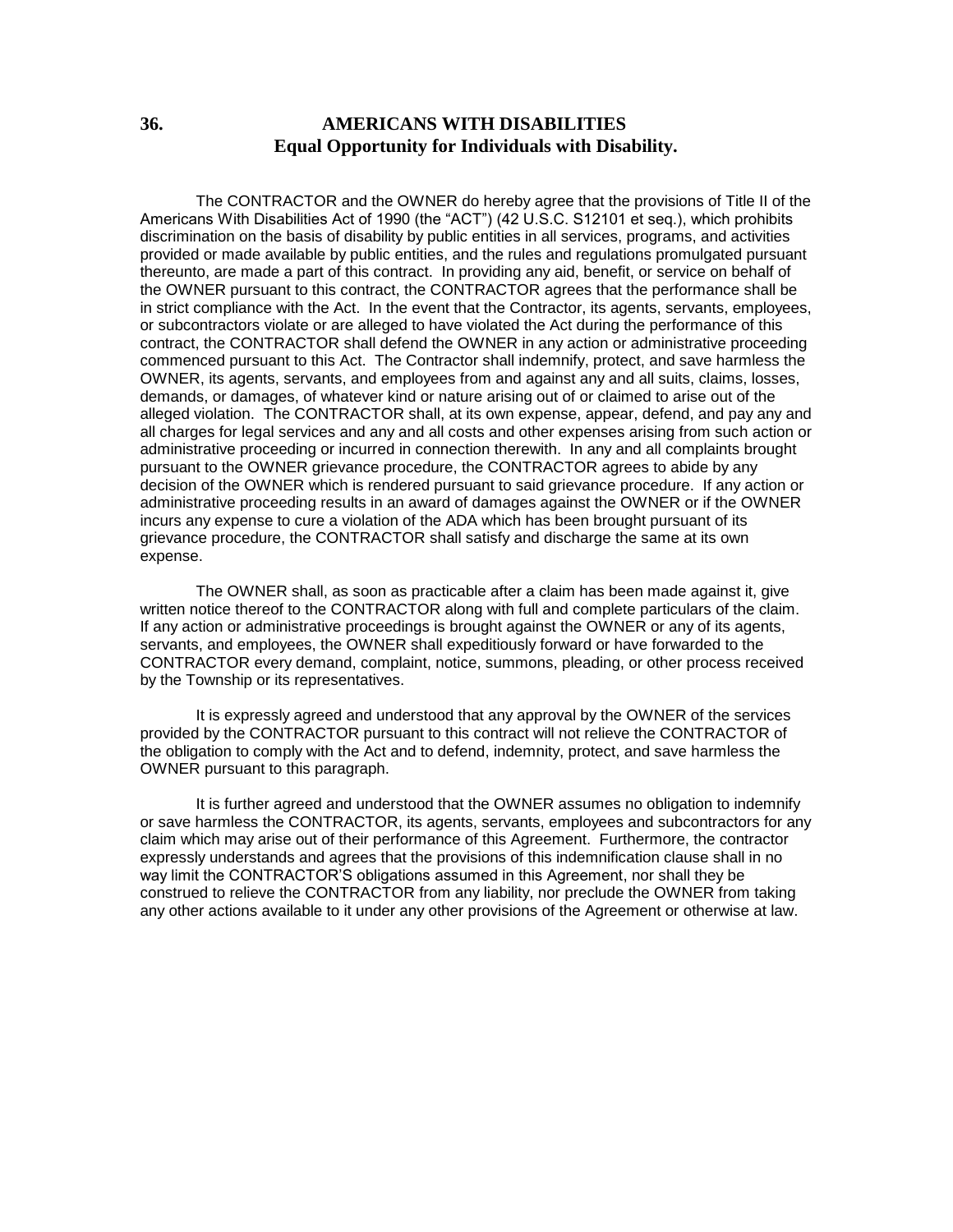## **37. New Jersey Business Registration Requirements**

*N.J.S.A*. 52:32-44 imposes the following requirements on contractors and all subcontractors that knowingly provide goods or perform services for a contractor fulfilling this contract:

1) the contractor shall provide written notice to its subcontractors to submit proof of business registration to the contractor;

2) prior to receipt of final payment from a contracting agency, the contractor must submit to the contracting agency an accurate list of all subcontractors or attest that none was used;

3) during the term of this contract, the contractor and its affiliates shall collect and remit, and shall notify all subcontractors and their affiliates that they must collect and remit to the Director, New Jersey Division of Taxation, the use tax due pursuant to the Sales and Use Tax Act, (*N.J.S.A*. 54:32B-1 *et seq*.) on all sales of tangible personal property delivered into this State.

A contractor, subcontractor or supplier who fails to provide proof of business registration or provides false business registration information shall be liable to a penalty of \$25 for each day of violation, not to exceed \$50,000 for each business registration not properly provided or maintained under a contract with a contracting agency. Information on the law and its requirements is available by calling (609) 292-9292.

All bidders must have a valid registration at time of award of contract.

| Signature_                      | Date |
|---------------------------------|------|
| <b>Printed Name &amp; Title</b> |      |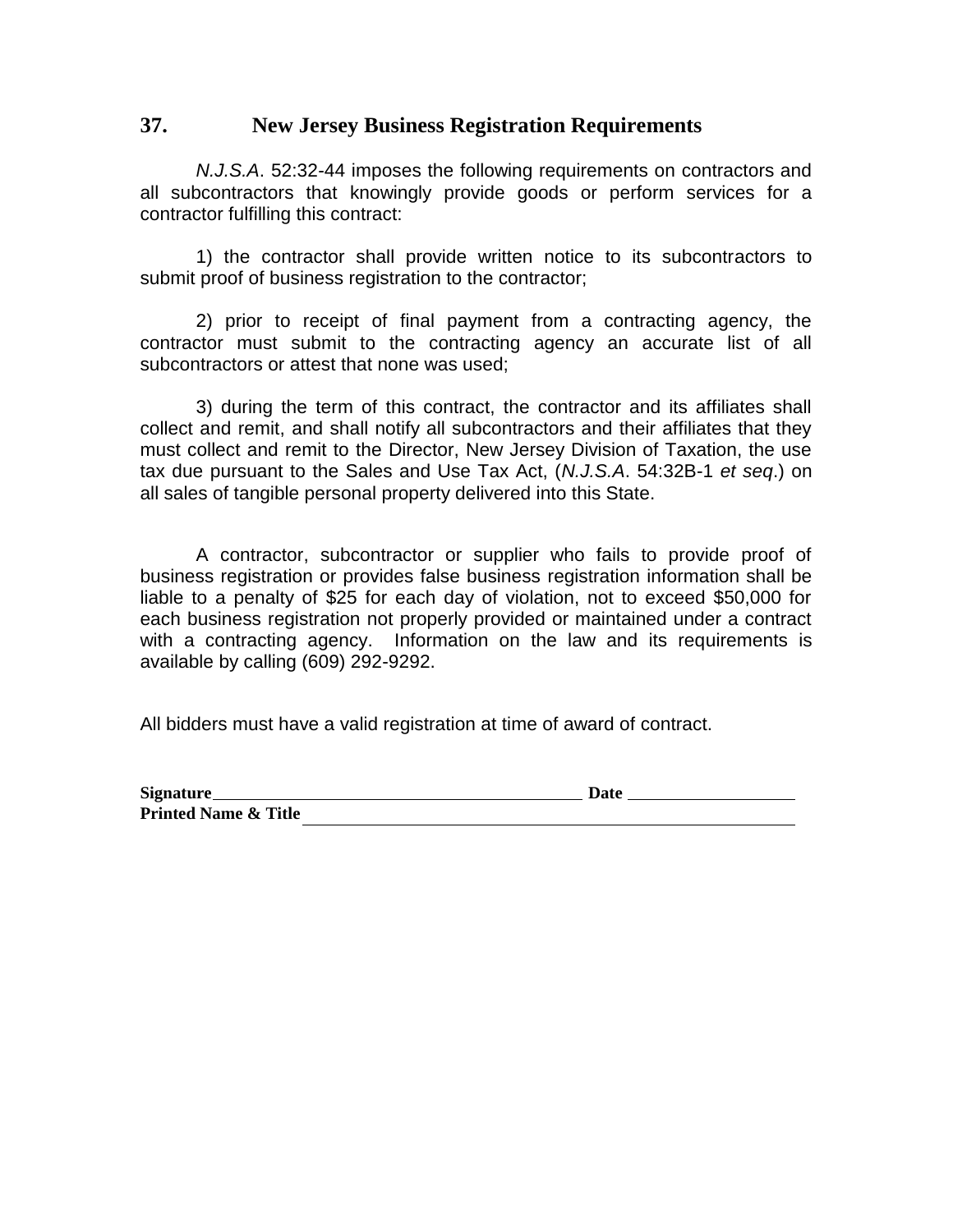## **SOUTH BRUNSWICK TOWNSHIP SPECIFICATIONS FOR CUSTODIAL SERVICES**

## SCOPE

These specifications describe the required custodial services for South Brunswick Township buildings as follows:

|                                                    | Approximate                               |
|----------------------------------------------------|-------------------------------------------|
| 1. Municipal Building and Restrooms                | 40,000 sq. ft. Carpet, 8,500 sq. ft. Tile |
| 2. Public Works/Utilities Building                 | 9,500 sq. ft. Carpet, 1,500 sq. ft. CT    |
| <b>And Restrooms</b>                               | 11,500 sq. ft. VCT Tile                   |
| 3. Community Center (West New Road) 14,000 sq. ft. |                                           |
| 4. Senior Citizens Center                          | 16,000 sq. ft. Carpet                     |
|                                                    | 25,000 sq. ft Tile                        |
| 5. Police Department Wing                          | 25,000 sq. ft. Carpet                     |
|                                                    | 4,000 sq. ft. Tile                        |
|                                                    |                                           |

TOTAL 155,000 sq. ft.

## SERVICES:

Services as described shall be provided on the days indicated, including Holidays as indicated. All Meeting Rooms in the Municipal Complex and Senior's Center will be checked and cleaned prior to 6:30 p.m. (Meetings generally start between 6:30 - 8:00 p.m.). Cleaning Contractors may work in lobbies, lounges and bathrooms during meetings as necessary but not in meeting rooms in use. Court offices will be cleaned twice per week beginning at 4 pm, schedule will be provided. Due to night time use of the Community Center, office cleaning shall not start before 9:30 p.m. and the remainder of the building cleaning shall not start earlier than 10:00 p.m. Special Events at the Community Center and Senior's Center on Friday nights (approx. 20 per year) shall be cleaned on the Saturday morning immediately following the event prior to 9:00 am. Schedules will be provided. Contractors are not accountable if schedules are not provided. No cleaning will begin before 4:30 pm Monday-Friday in any of the Township buildings without approval from the Township.

Six (6) Night Weekly Service (Monday – Saturday) Police Wing and EMS office located basement level in DPW Utilities Building Including Holidays

A. Daily Chores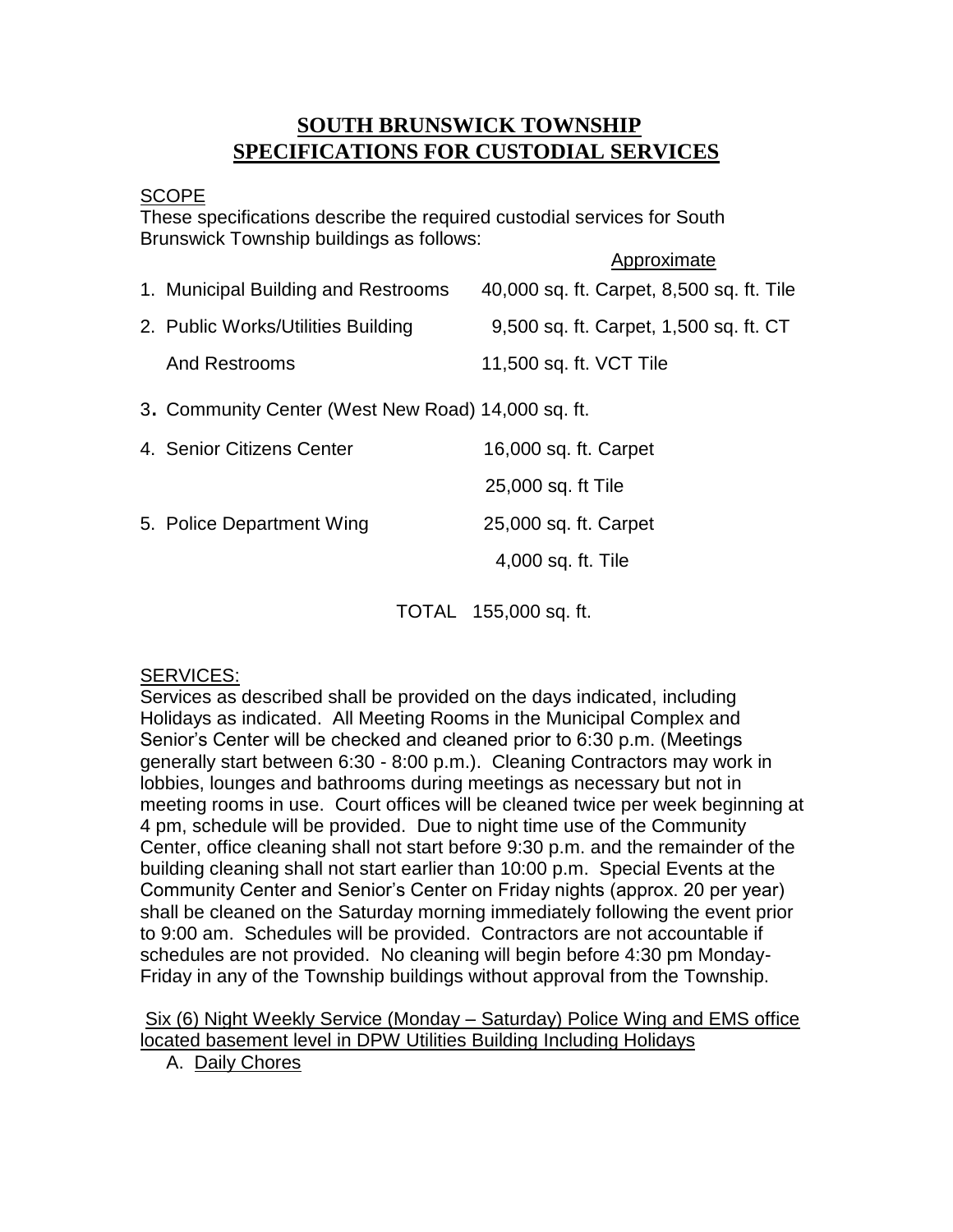- 1. Sweep/dust all tile floors, landings and stairways. Tile floors must be kept clean and preserved.
- 2. Vacuum all carpets in hallways and all counter areas, and office spaces.
- 3. Mop all tile floors nightly.
- 4. Empty all indoor and outdoor trash/ashtray receptacles, remove trash to proper storage location and replace plastic liners nightly. Note: All trash liners will be replaced not emptied and reused.
- 5. Clean mirrors; clean and disinfect toilets, urinals and face bowls and counter tops.
- 6. Fill all paper towel, soap and toilet paper dispensers in restrooms, break rooms and office areas as needed nightly.

 7. Clean break rooms to include damp wiping with spray disinfectant all tables, chairs, counter tops, sinks, appliances, waste and recycling containers and any can lids.

## B. Weekly Chores

- 1. Clean partitions and walls in restrooms.
- 2. Clean Judge's bench in courtroom and tables in all meeting rooms.
- 3. Scrub clean and disinfect Police wing and EMS showers, weight and locker rooms. Must use a product for disinfecting and cleaning shower stalls. (Such as Tilex mold & mildew remover or equivalent in showers).
- 4. Detail clean all offices, meeting rooms, police dispatch, elevators, and jail cells.
- 5. Vacuum in corners, under desks in all departments, offices and hallways.
- 6. Dust all desks, cabinets, shelves and window ledges.
- 7. Sweep and mop all non-carpeted floors.

Five (5) Night Weekly Service (Monday-Friday) - Municipal Building, Senior Center, Community Center, DPW/Utility Building.

A. Daily Chores: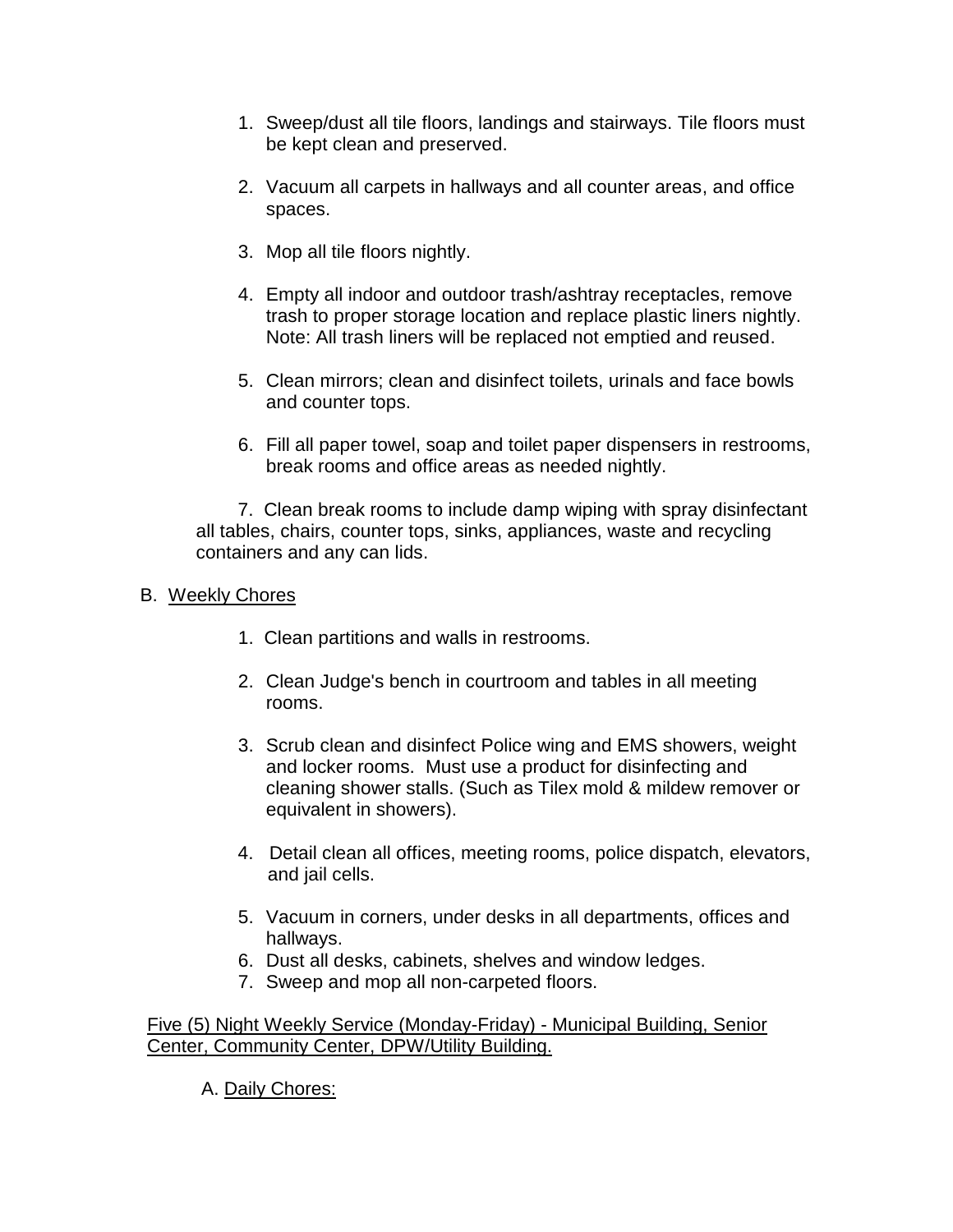- 1. Sweep/dust all tile and slate floors, landings and stairways. Tile floors must be kept clean and preserved.
- 2. Vacuum all carpets in hallways and all counter areas.
- 3. Mop all tile floors nightly.
- 4. Empty all indoor and outdoor trash/ashtray receptacles, remove trash to proper storage location and replace plastic liners nightly. Note: Trash liners will be replaced not emptied and reused.
- 5. Clean mirrors; clean and disinfect toilets, urinals and face bowls and counter tops.

6. Fill all paper towel, soap and toilet dispensers in restroom, break room and office areas as needed nightly.

 7. Clean break rooms to include damp wiping with spray disinfectant all tables, chairs,

Counters, sinks, appliances, waste and recycling containers plus

- any can lids.
	- 8. Senior center kitchen and cafeteria area garbage will be taken out (5) nights a week. Liners replaced with not less than 1.5mil bags. (Trash liners will be replaced not emptied and reused.)
	- 9. Senior center cafeteria tables and chairs will be wiped down nightly. The cafeteria floor is to be swept and mopped every night.
	- B. Weekly Chores:
		- 1. Clean partitions and walls in restrooms.
		- 2. Clean all tables in all meeting rooms.

3. Clean and disinfect Utilities Building and Senior Center showers. Must use a product for disinfecting and cleaning shower stalls. (Such as Tilex mold & mildew remover or equivalent in showers.)

- 4. Detail weekly clean all offices, meeting rooms, elevators and stairwells. Work shall include vacuuming (corners, under desks, etc.) and dusting desks, cabinets, shelves, ledges, etc.
- 5. Office carpet vacuumed All non-carpeted floors swept, mopped.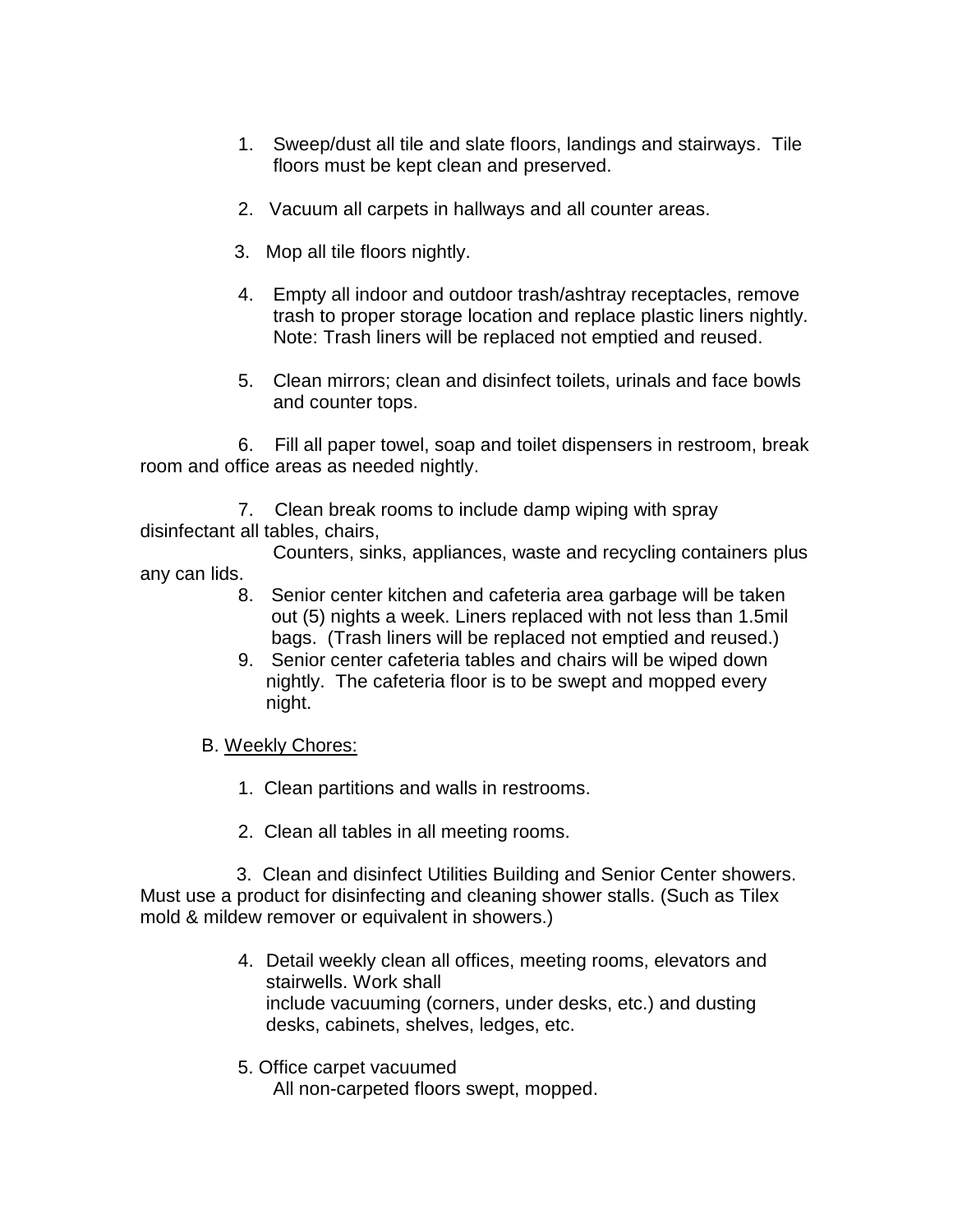All tables and chairs in office wiped down.

- C. Bi-Monthly Chores (All Buildings)
	- 1. Bathrooms Complete scrubbing of ceramic tile walls, partitions, bowls, basins and urinals; and complete machine scrubbing of floors followed by a disinfectant wash.
	- 2. Vacuum all fabric-covered furniture.

## D. Quarterly Chores

 1. Clean all ceiling vent diffusers and air returns, the surrounding tiles, the tile frames, walls and fixtures of vent dust.

## E. Floors (All Buildings)

- 1. Vinyl Tile
	- a. Spot clean as needed.
	- b. Spray buff as needed.
- 2. Slate Tile
	- a. Spot clean as needed.
	- b. Clean and apply stone sealer as needed.
	- c. Spray buff as needed.

## **Note: Must provide advanced notification prior to the above work (C, D, E) being performed to the Public Works designee to allow for follow-up instructions.**

Optional bids will be accepted for:

- a. High dusting (light fixtures)
- b. Kitchen cleaning
- c. Dusting blinds
- d. Carpet shampooing
- e. Vinyl floors strip/wax

## OPTIONAL SERVICES: Municipal Building, Utilities Building, Community Center and Senior Center

The following chores may be included in the contract at the Township's discretion. Separate bids shall be provided on the proposal page. A contract will be awarded on the basis of the lowest combination of bids (base bid plus options) as selected by the Township, whose decision shall be final. Multiple contracts will not be awarded. Payment will be made following completion of the service. DO NOT include these costs in the base bid. South Brunswick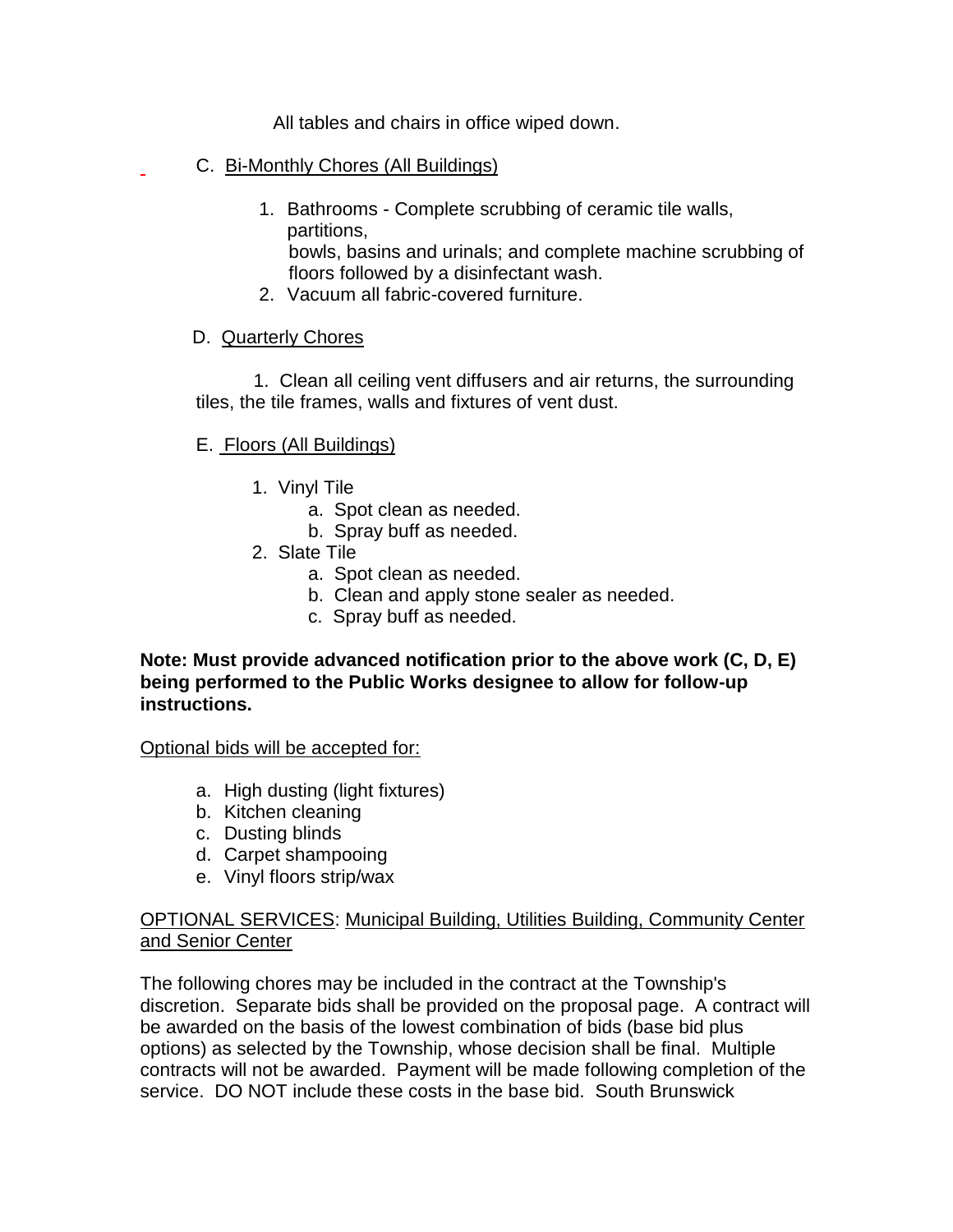Township reserves the right to add or delete any optional service at any time during the term of the contract at the unit prices bid.

- A. Quarterly Optional Chores
	- 1. High dusting (dusting and damp wiping of light fixtures, lamps) a. Municipal Building
		- b. Public Works/Utilities Building
		- c. Community Center
		- d. Senior Center
	- 2. Kitchens (Senior Center and Community Center) Complete scrubbing of exterior surfaces of exhaust hoods, walls, sinks, tables

 and exposed plumbing; and machine scrubbing of floors followed by a

disinfectant wash.

- B. Optional Bi-Annually
	- 1. Dust blinds All buildings
- C. Optional Carpet Shampooing As Required
	- 1. Shampoo all carpets-offices and public areas (halls, main meeting room, conference rooms)
		- a. Municipal Building
		- b. Public Works/Utilities Building
		- c. Community Center 2 offices annually
		- d. Senior Center

**Note: Heavy items, i.e., file cabinets need not be moved. Movable items, i.e., desks, tables, etc. to be moved by the Township. Carpet treatment (i.e., Scotchguard) shall be applied by the contractor following each shampooing. No shampooing or treatment to occur without prior scheduling through the Public Works Director or designee.**

D. Floor Stripping

 Strip and re-wax all vinyl file floors once per year. (Floors at Community Center must be done after hours or on weekends). The lunchroom (Cheers Room) in the Senior Center will be stripped and re-waxed bi annually.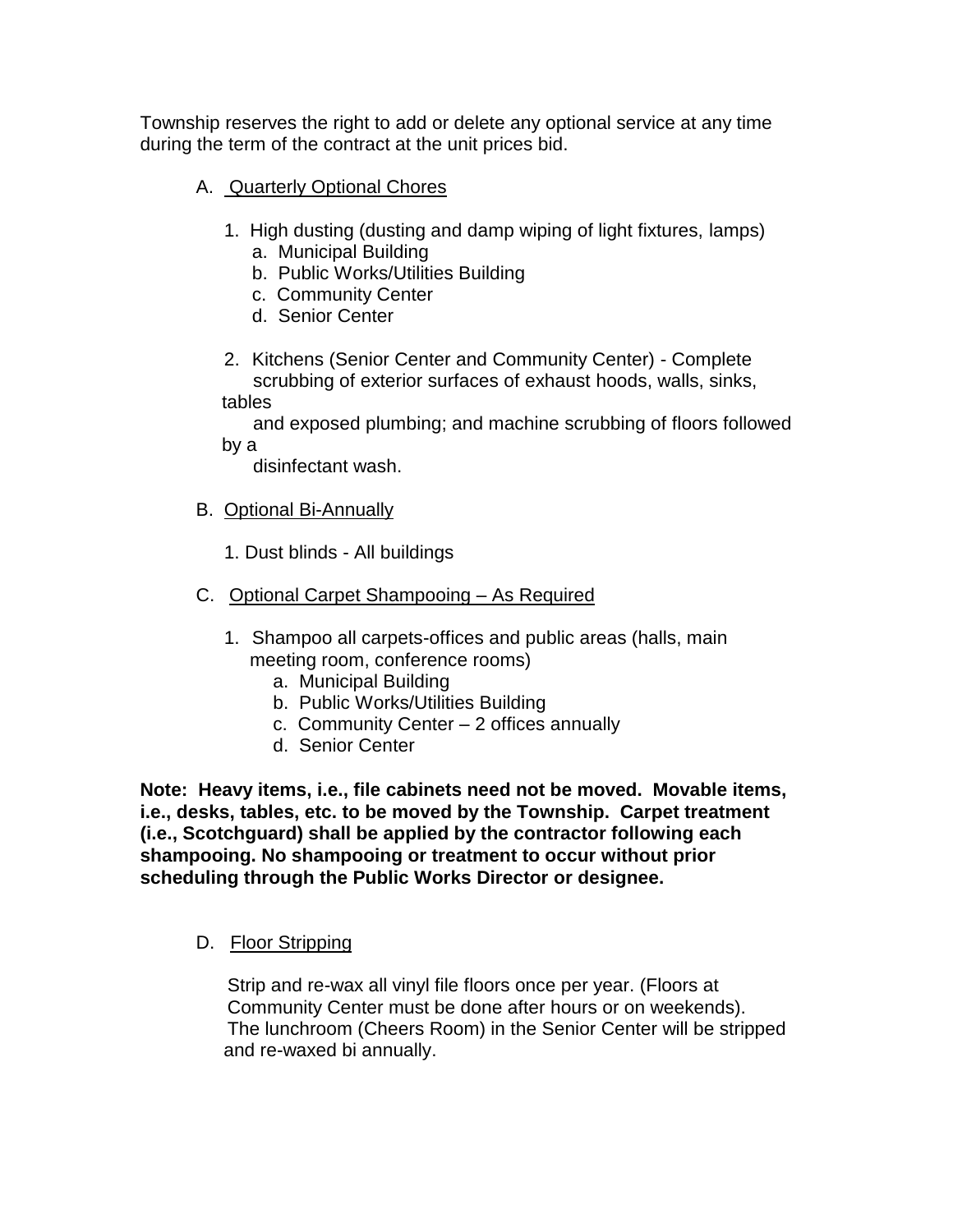## HOLIDAYS

 No Municipal service is required on the following holidays: \*Police Department and EMS cleaning only:

| New Year's Day            | Fourth of July             |
|---------------------------|----------------------------|
| Martin Luther King's Day* | Labor Day*                 |
| Washington's Birthday*    | Veterans' Day              |
| Lincoln's Birthday        | <b>Thanksgiving Day</b>    |
| Memorial Day*             | <b>Christmas Day</b>       |
| Good Friday*              | Columbus Day*              |
| Election Day*             | Friday after Thanksgiving* |

The contractor shall verify the actual dates of these closings.

#### MATERIALS AND EQUIPMENT

All materials, equipment and supplies (i.e., toilet tissue, towels, soap, deodorant blocks and liquid, etc.) shall be supplied by the contractor; the quality of same subject to Township approval as compared against the particular brands listed below for normal operations:

| Cases                                                                            | Approximate No. of |
|----------------------------------------------------------------------------------|--------------------|
| a. Paper towels: Multi fold Georgia Pacific Premium                              | 600                |
| white 20887 Bigfold Z or equal                                                   |                    |
| b. Paper towels: Rolls                                                           | 75                 |
| c. Toilet tissue 2-ply Scott brand 04460 02 must be 4.5 in x 3.75 in<br>or equal | 200                |
| d. Boxed hand soap: GOJO Pink & Klean 9128 or equal                              | 50                 |
| e. Plastic bags (24 liners) No less than 1.2mil                                  | 60                 |
| (48 liners) No less than 1.5mil                                                  | 60                 |
| Seniors kitchen(33x39 liners) No less than 1.5mil                                | 50                 |
| Seniors Cheers (38x58 liners) No less than 1.5mil                                | 50                 |
| f. Restroom cleaning solvent Comet Disinfectant Cleaner with Bleach              | 50                 |
| g. Tilex mold and mildew remover or equal.                                       | 35                 |
| h. Lysol All-purpose cleaner trigger, lemon breeze scent. Spray bottle           |                    |
| or equal.                                                                        | 35                 |

#### **ALL supplies must meet or exceed our specifications. Any changes must be approved by the Township.**

## STORAGE OF SUPPLIES:

The supplies for immediate used by the custodial service may be stored in partial cases in the Township facilities. The Township also requires adequate inventory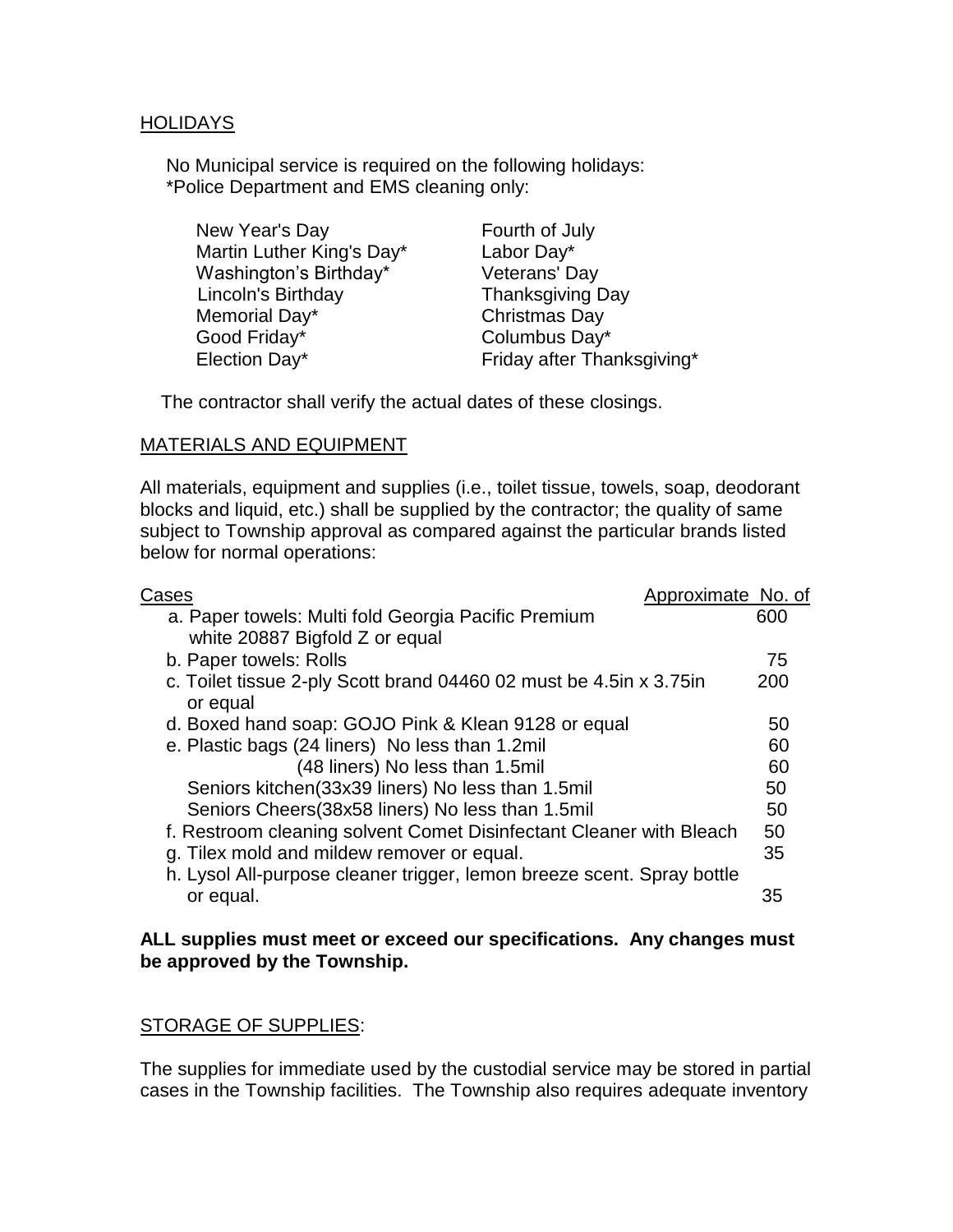be stored on site for emergencies. Minimum stock of three (3) cases of toilet paper, soap and paper towels at all times in all Township facilities.

## ENERGY REDUCTION:

In cooperation with the Township energy reduction program, lights shall only be turned on in the immediate area being cleaned and all lights shall be turned off upon leaving the area. Janitor's closets shall be maintained to the same standards as the remainder of the building. The Township shall provide additional shelves, hooks, etc., as may be needed. Sprinkler valves and controls, electrical panels, etc., shall be unobstructed at all times. All waxes, cleaners, polishes, etc. shall be labeled in accordance with the NJ Employees Right-to-Know Statutes. Material Safety Data Sheets shall be provided to the Township for all applicable material.

## PERIOD OF CONTRACT

This contract shall commence upon execution of the contract and shall continue for twelve (12) months. South Brunswick Township is exploring a joint services agreement with other government agencies and "protected" labor groups. The Township reserves the right to terminate this contract upon sixty (60) days notice to facilitate such joint services.

## INSURANCE

The contractor must be bonded; show proof of insurance coverage and workers' compensation.

## INSPECTION/COMPLAINTS

There will be a weekly inspection of all facilities between contractor and Township's representative. All work must meet Township's approval. The Township shall institute a complaint management system that will centralize complaints, usually a daily fax. The Director of Public Works, or his designee, shall coordinate communication of complaints or problems to the contractor's representative. The contractor shall correct conditions leading to the complaint within 24 hours. The contractor must be able to communicate effectively with the Township personnel so that the required services may be rendered in an efficient and timely manner. Failure of the contractor to correct the problem(s), or appropriately respond, shall result in a written notice of Unsatisfactory Service and may result in reduced payments or contract cancellation.

## CANCELLATION OF CONTRACT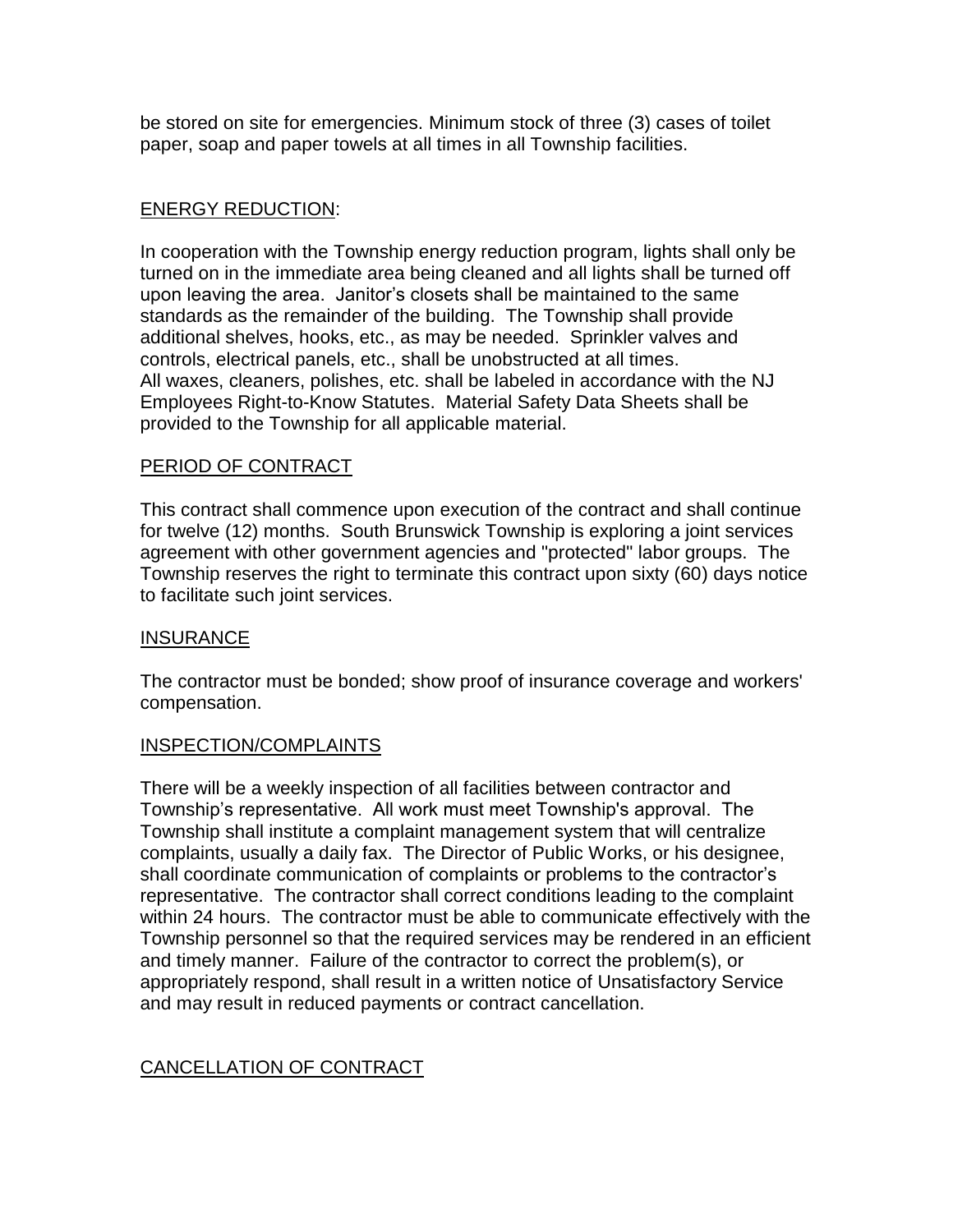Any contractor accumulating three (3) Unsatisfactory Service notices in a ninety (90) day period may be dismissed within ten (10) days of receipt of a contract cancellation notice from the Township.

## PENALTIES

In the event of a default in performance by the Contractor, the Township will suffer damages. Certain of these damages may be reasonably ascertained, however, others consist of intangible losses which are difficult to accurately calculate and assess. For these tangible losses, the Contractor shall be liable for and the Township may deduct from any amount then due to the Contractor, liquidated damages in the amount of \$500.00 per day for each failure on the part of the contractor to perform any of the custodial services described herein. The sum determined pursuant to this paragraph is not a penalty, but an attempt to reasonably forecast the potential harm due to intangible losses caused by the contractor's breach. The contractor acknowledges that in submitting its bid and in accepting the award of this contract, it has ascertained the risk of nonperformance under this paragraph to the same extent as if the contractor and the Township had negotiated the amount of liquidated damages at arm's length.

The election of the Township to refrain from assessing liquidated damages for any failure of the contractor shall not constitute a waiver on the part of the Township in the event it shall later elect to terminate the contractor for breach or to collect liquidated damages as specified herein. If the amount of liquidated damages due from the contractor exceeds the amount of all monies due and to become due to the contractor, the contractor shall pay the balance to the Township. Nothing herein shall prohibit the Township from pursuing any claim for compensatory damages for all actual losses resulting from the contractor's failure to comply with the terms of the contract.

If for any reason the Township staff is summoned to the building (s) after hours to assist the custodial staff, the custodial company will absorb Township expenses for that event.

## ITEMIZED BILLING

The contractor must submit, monthly, a billing for the previous month showing the various contractual chores performed during that month. Items identified as quarterly, bi-annually and annually, etc. shall only be billed in the month following delivery of service. All other chores shall be included in the annual base bid which shall be paid in equal monthly installments.

## BID INSPECTION

All bidders are strongly encouraged to physically inspect each building described herein. All counts, square footage's, etc. are based on the best information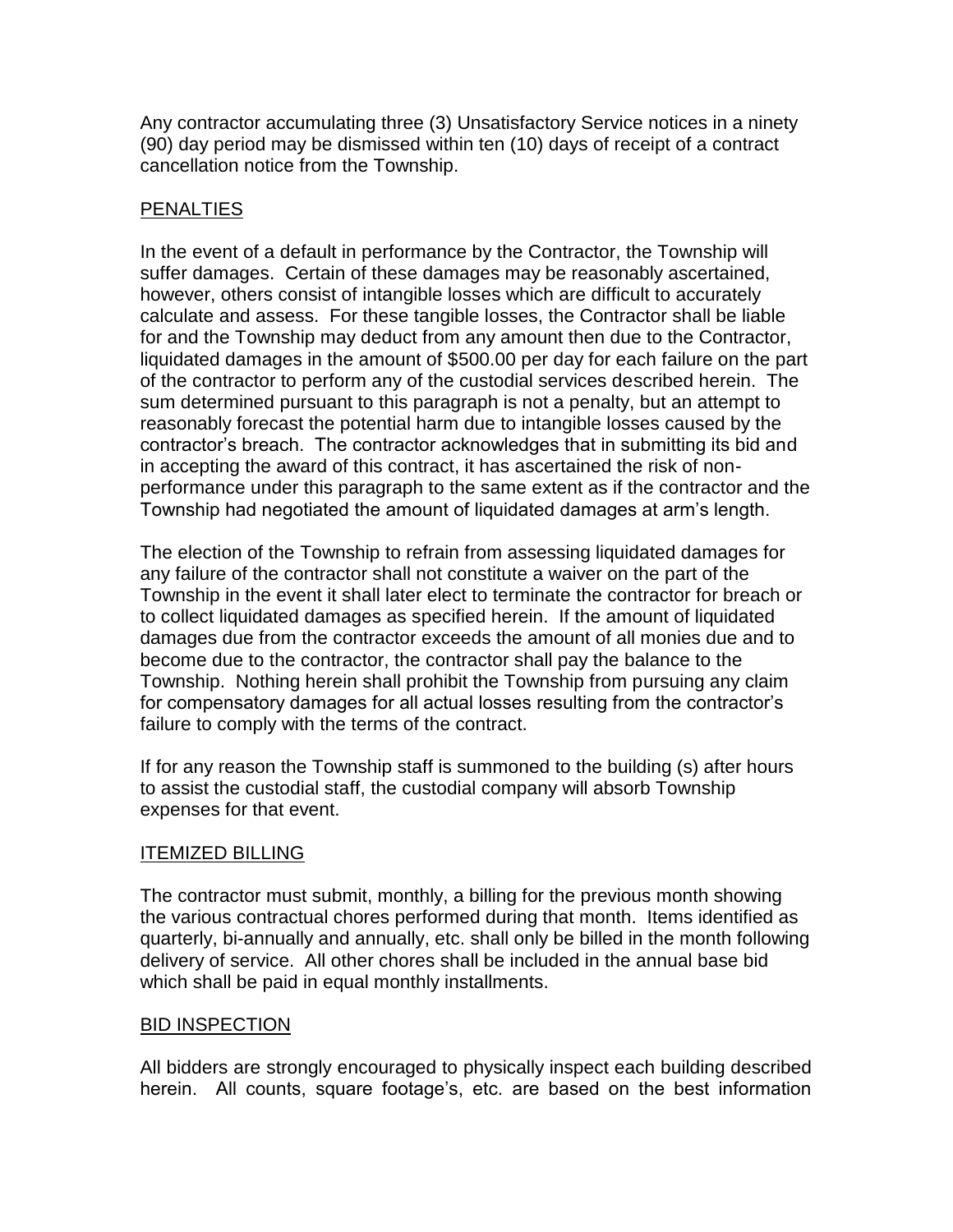available. Verbal information, i.e., number of toilets, number of lights, square footage's, etc. will not be provided by the Township. Appointments for pre-bid inspections shall be made through Charles Johnson for June 16, 2022, at 10 am and he can be reached at 732-329-4000 ext. 7253

## BUILDING SECURITY

Office areas or buildings shall not be left unlocked. Individual offices, office groups or buildings may only be unlocked when cleaning crews are present and working.

Violation of this restriction constitutes a serious non-performance condition and may jeopardize the contract and prevent the contractor from future bidding.

Prior to commencing service, (arrangements should be made when bid is awarded) the contractor's employees shall be processed through the Township Police Department for identification purposes. The cost of such processing is \$40.00 per person to be paid by the contractor. All employees shall be processed and provided access buttons prior to the first day of service; this process cannot be completed on the first day of contract service.

The custodial staff must enter/exit through the Police Department, sign in/out and retrieve/return keys and access buttons from the custodial closet daily. The lead person may take home the access button; all other buttons and keys must remain in the building.

## CONTRACT EXTENSION

Any contract for services, the statutory length of which is for three years or less, may be extended for no more than one two-year or two one-year extensions, but in no event for more than a total of five consecutive years. Any such extension can only be by resolution of the Township Council upon a finding by the Council, in its sole discretion that the services already provided have been performed in an effective and efficient manner. Any price change included as part of an extension shall be based upon the price of the original contract as cumulatively adjusted pursuant to any previous adjustment or extension and shall not exceed the change in the index rate for the 12 months preceding the most recent quarterly calculation available at the time the contract is renewed. All terms and conditions of the contract shall remain substantially the same. Any such extension of the contract shall be done prior to the expiration of the contract.

## GENERAL

Any entity submitting a bid for this service must have at least 5 years experience providing comparable services in public/private buildings of at least 100,000 sq ft.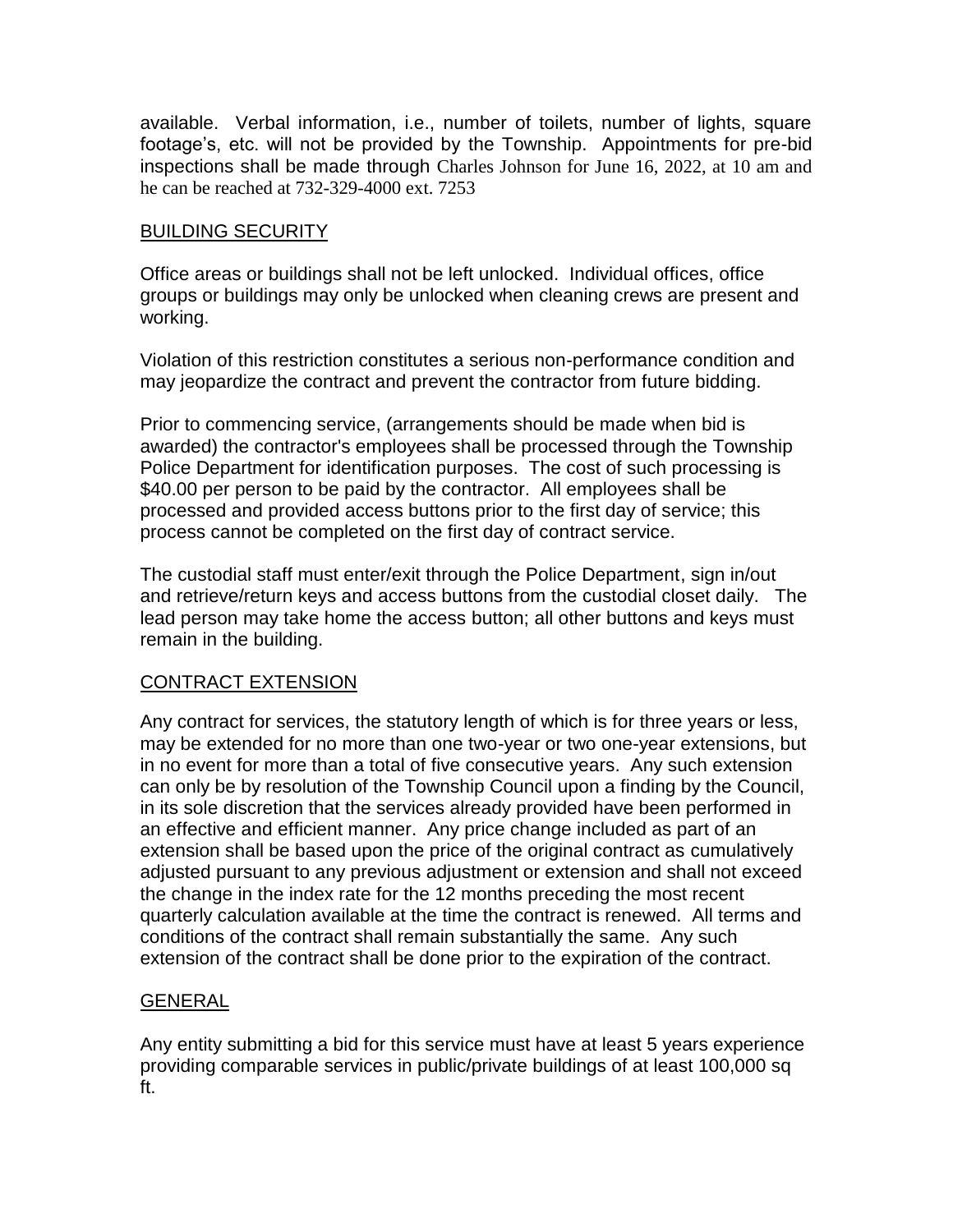#### **SOUTH BRUNSWICK TOWNSHIP AFFIRMATIVE ACTION QUESTIONNAIRE**

#### **SUPPLEMENT TO BID SPECIFICATIONS FOR PROCUREMENT AND SERVICE CONTRACTS**

 **No firm may be issued a contract unless they comply with the Affirmative Action Regulations of P.L. 1975, C. 127 (N.J.A.C.17:27).**

All firms: An employee information report must be completed and returned prior to or at the time of an award. An Affirmative Action Plan approved by the Federal Government or the State of New Jersey Treasurer is an acceptable alternate.

**FILL IN THE APPLICABLE BOX BELOW. YOUR BID WILL BE ACCEPTED EVEN IF YOU ARE NOT IN COMPLIANCE AT THIS TIME. IF, HOWEVER, YOU ARE THE LOWEST RESPONSIBLE BIDDER AND HAVE NOT YET COMPLIED WITH THE AFFIRMATIVE ACTION REGULATIONS, YOU WILL BE SENT THE AFFIRMATIVE ACTION DOCUMENT FOR COMPLETION PRIOR TO AWARD.YOU MUST RETURN THE COMPLETED DOCUMENT TO US WITHIN SEVEN DAYS AFTER YOU RECEIVED SAME.**

ALL FIRMS:

A FEDERAL LETTER OF APPROVAL HAS BEEN RECEIVED.(PROOF MUST BE SUBMITTED WITH BID.)

**OR** 



A CURRENT STATE OF NEW JERSEY "CERTIFICATE OF EMPLOYEE INFORMATION REPORT OF APPROVAL" HAS BEEN RECEIVED. (COPY OF SAME MUST BE SUBMITTED WITH BID.)

**OR**



AN AFFIRMATIVE ACTION EMPLOYEE INFORMATION REPORT (FORM AA-302 MUST BE SUBMITTED, AS INDICATED ON SAID FORM. (SOUTH BRUNSWICK TOWNSHIP WILL FORWARD YOU THIS FORM, IF YOU ARE A SUCCESSFUL BIDDER.)

I CERTIFY THAT THE ABOVE INFORMATION IS CORRECT TO THE BEST OF MY KNOWLEDGE.

| Firm Name |  |
|-----------|--|
|-----------|--|

Signature \_\_\_\_\_\_\_\_\_\_\_\_\_\_\_\_\_\_\_\_\_\_\_\_\_\_\_\_\_\_

Title \_\_\_\_\_\_\_\_\_\_\_\_\_\_\_\_\_\_\_\_\_\_\_\_\_\_\_\_\_\_\_\_\_\_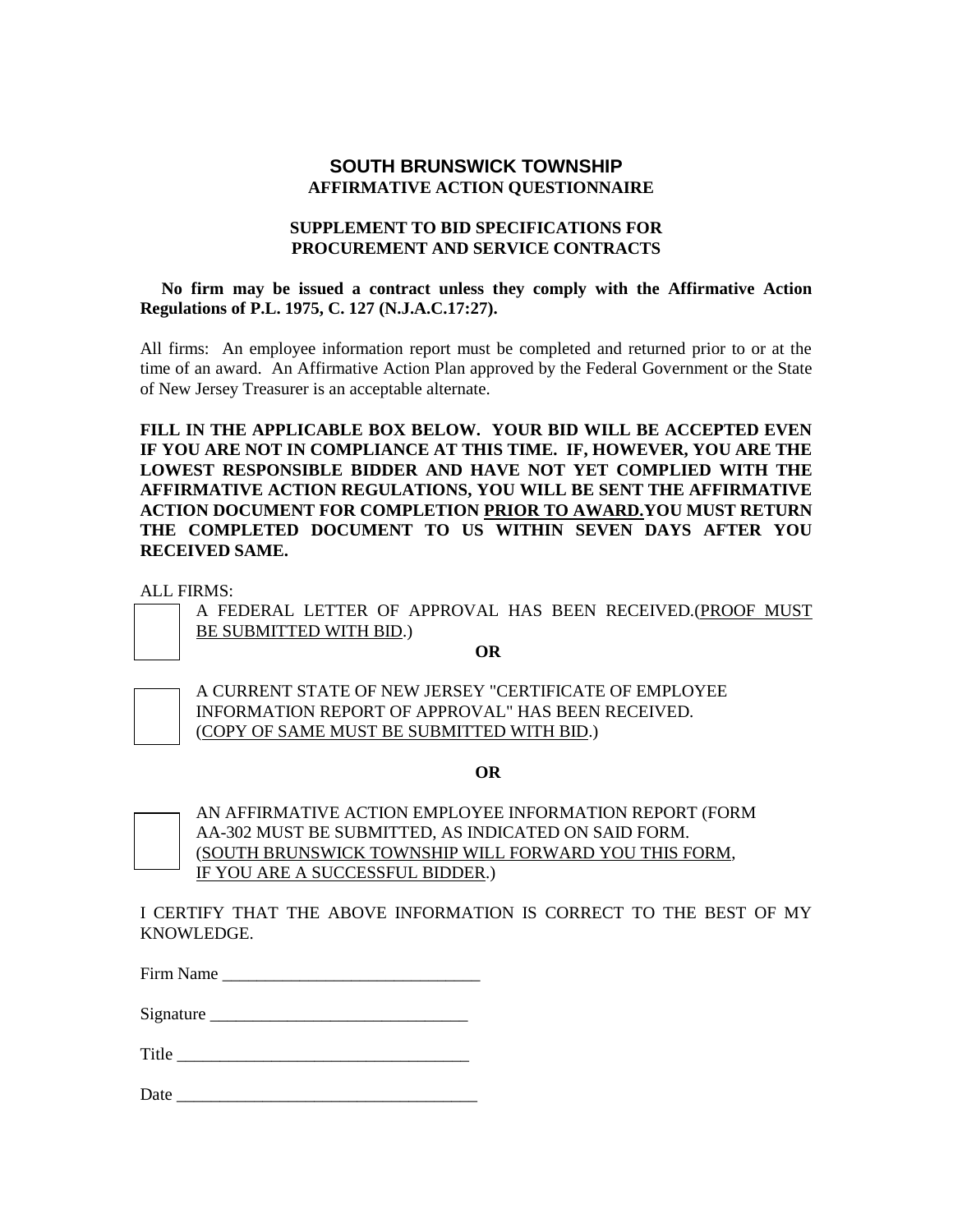## **STATEMENT OF OWNERSHIP (OWNERSHIP DISCLOSURE CERTIFICATION)**

N.J.S.A. 52:25-24.2 (P.L. 1977, c.33, as amended by P.L. 2016, c.43)

#### **This Statement Shall Be Included with All Bid and Proposal Submissions**

Name of Business:

**Address of Business:\_\_\_\_\_\_\_\_\_\_\_\_\_\_\_\_\_\_\_\_\_\_\_\_\_\_\_\_\_\_\_\_\_\_\_\_\_\_\_\_\_\_\_\_\_\_\_\_\_\_\_\_**

#### Name of person completing this form:

#### **N.J.S.A. 52:25-24.2:**

"No corporation, partnership, or limited liability company shall be awarded any contract nor shall any agreement be entered into for the performance of any work or the furnishing of any materials or supplies, unless prior to the receipt of the bid or proposal, or accompanying the bid or proposal of said corporation, said partnership, or said limited liability company there is submitted a statement setting forth the names and addresses of all stockholders in the corporation who own 10 percent or more of its stock, of any class, or of all individual partners in the partnership who own a 10 percent or greater interest therein, or of all members in the limited liability company who own a 10 percent or greater interest therein, as the case may be.

If one or more such stockholder or partner or member is itself a corporation or partnership or limited liability company, the stockholders holding 10 percent or more of that corporation's stock, or the individual partners owning 10 percent or greater interest in that partnership, or the members owning 10 percent or greater interest in that limited liability company, as the case may be, shall also be listed. The disclosure shall be continued until names and addresses of every noncorporate stockholder, and individual partner, and member, exceeding the 10 percent ownership criteria established in this act, has been listed.

To comply with this section, a bidder with any direct or indirect parent entity which is publicly traded may submit the name and address of each publicly traded entity and the name and address of each person that holds a 10 percent or greater beneficial interest in the publicly traded entity as of the last annual filing with the federal Securities and Exchange Commission or the foreign equivalent, and, if there is any person that holds a 10 percent or greater beneficial interest, also shall submit links to the websites containing the last annual filings with the federal Securities and Exchange Commission or the foreign equivalent and the relevant page numbers of the filings that contain the information on each person that holds a 10 percent or greater beneficial interest."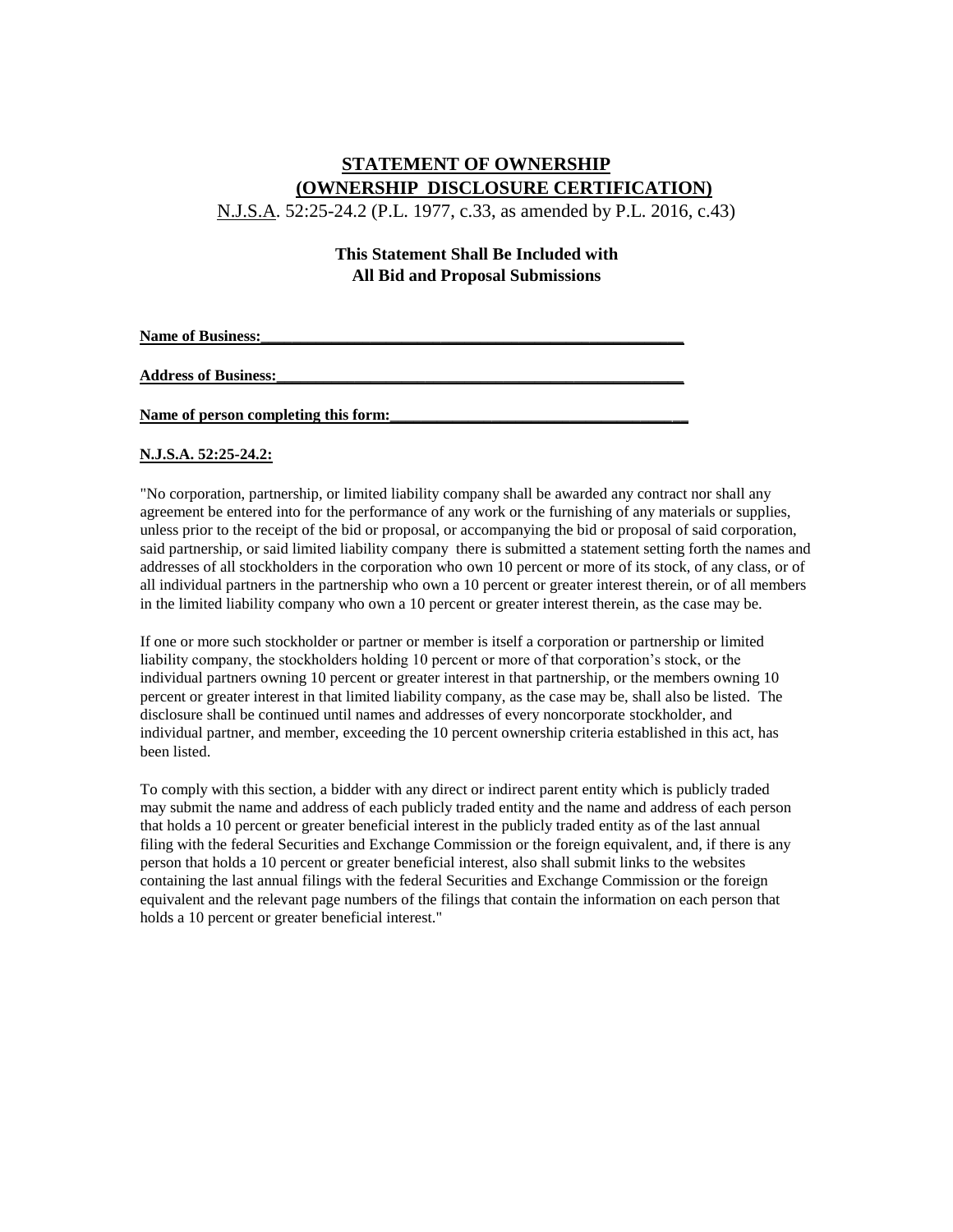The Attorney General has advised that the provisions of N.J.S.A. 52:25-24.2, which refer to corporations, partnerships, and limited liability corporations apply to all forms of business entities, including limited partnerships, limited liability partnerships, and Subchapter C and S corporations (Attorney General Opinion 02-0018, January 23, 2002 and 15-0021, May 8, 2015).

This Ownership Disclosure Certification form shall be completed, signed and notarized.

#### **Failure of the bidder/proposer to submit the required information is cause for automatic rejection of the bid or proposal**

Part I

**Check the box that represents the type of business organization:** 

| Sole Proprietorship (skip Parts II and III, sign and notarize at the end)                                              |
|------------------------------------------------------------------------------------------------------------------------|
| Non-Profit Corporation (skip Parts II and III, sign and notarize at the end)                                           |
| <b>Example 2</b> Limited Partnership Limited Liability Partnership                                                     |
| Limited Liability Company                                                                                              |
| <b>Example 1</b> For-profit Corporation (including Subchapters C and S or Professional Corporation) <b>C</b> Other (be |
|                                                                                                                        |

## Part II

I certify that the list below contains the names and addresses of all stockholders in the corporation who own 10 percent or more of its stock, of any class, or of all individual partners in the partnership who own a 10 percent or greater interest therein, or of all members in the limited liability company who own a 10 percent or greater interest therein, as the case may be.

**OR**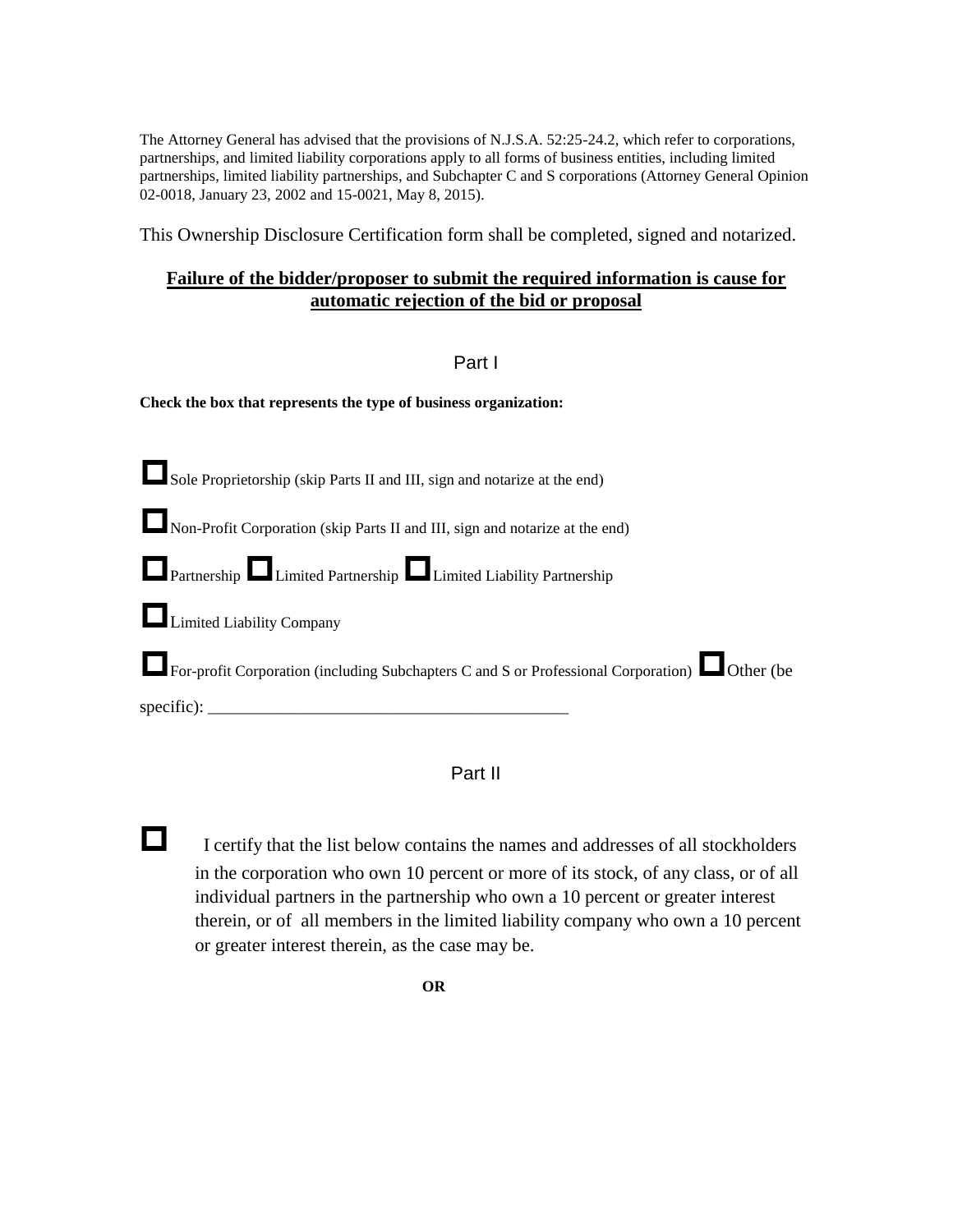I certify that no one stockholder in the corporation owns 10 percent or more of its stock, of any class, or no individual partner in the partnership owns a 10 percent or greater interest therein, or that no member in the limited liability company owns a 10 percent or greater interest therein, as the case may be.

**Sign and notarize the form below, and, if necessary, complete the list below.** 

(Please attach additional sheets if more space is needed):

| Address: ______________________________ |                                                                                                                      |
|-----------------------------------------|----------------------------------------------------------------------------------------------------------------------|
|                                         |                                                                                                                      |
|                                         |                                                                                                                      |
|                                         |                                                                                                                      |
| Address: __________________________     | Address: ___________________________                                                                                 |
|                                         | <u> 1989 - Johann Stein, mars an deutscher Stein und der Stein und der Stein und der Stein und der Stein und der</u> |
|                                         |                                                                                                                      |
|                                         |                                                                                                                      |
| Address: ____________________________   | Address: ___________________________                                                                                 |
|                                         |                                                                                                                      |
|                                         |                                                                                                                      |
| Address: ___________________________    | Address: ____________________________                                                                                |
|                                         |                                                                                                                      |

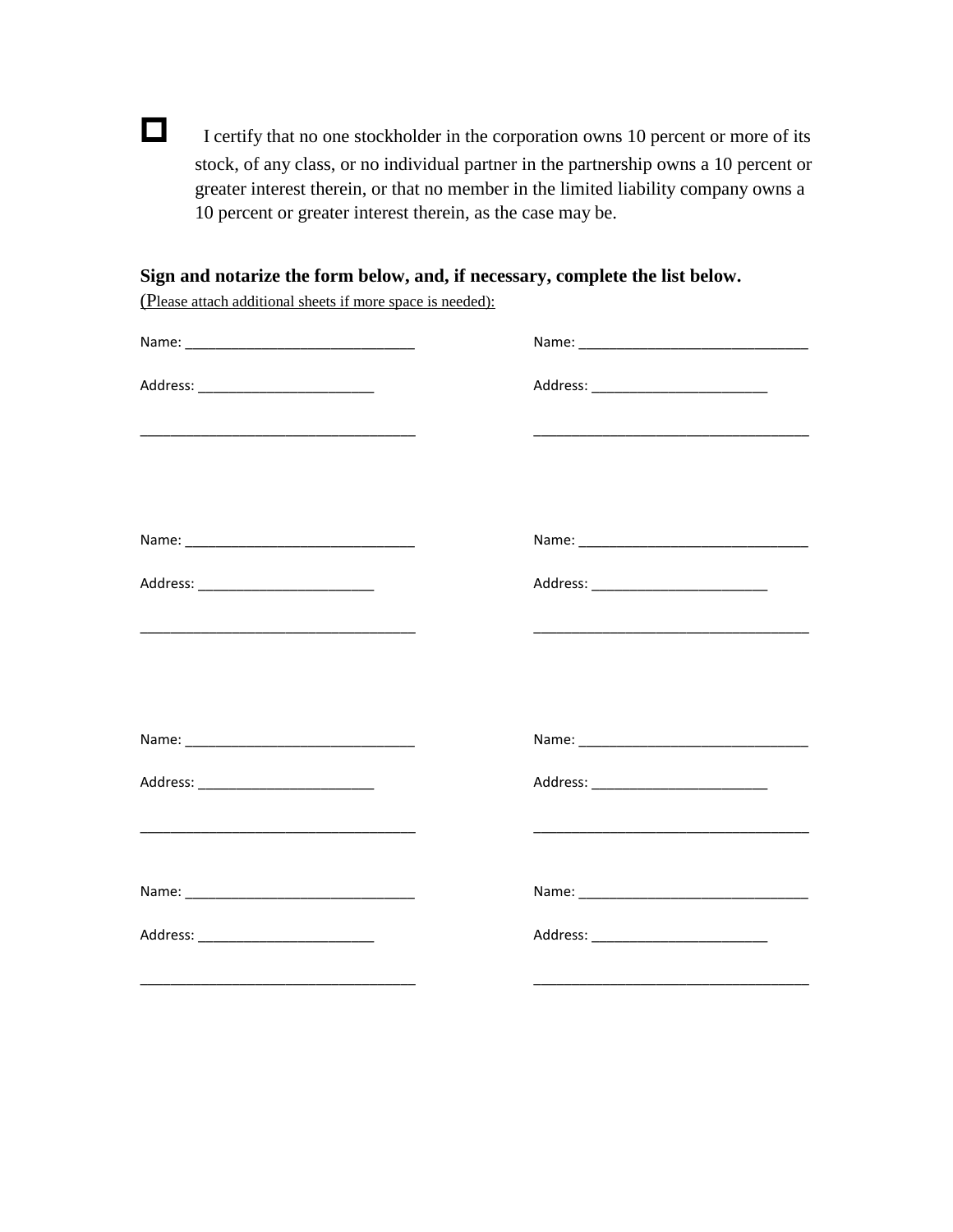| Address: ____________________________ |                                       |
|---------------------------------------|---------------------------------------|
|                                       |                                       |
|                                       |                                       |
|                                       |                                       |
| Address: ____________________________ | Address: ____________________________ |
|                                       |                                       |

#### **Part III - Any Direct or Indirect Parent Entity Which is Publicly Traded:**

"To comply with this section, a bidder with any direct or indirect parent entity which is publicly traded may submit the name and address of each publicly traded entity and the name and address of each person that holds a 10 percent or greater beneficial interest in the publicly traded entity as of the last annual filing with the federal Securities and

Exchange Commission or the foreign equivalent, and, if there is any person that holds a 10 percent or greater beneficial interest, also shall submit links to the websites containing the last annual filings with the federal Securities and Exchange Commission or the foreign equivalent and the relevant page numbers of the filings that contain the information on each person that holds a 10 percent or greater beneficial interest."

**Pages attached with name and address of each publicly traded entity as well** as the name and address of each person that holds a 10 percent or greater beneficial interest.

#### OR

Submit here the links to the Websites (URLs) containing the last annual filings with the

\_\_\_\_\_\_\_\_\_\_\_\_\_\_\_\_\_\_\_\_\_\_\_\_\_\_\_\_\_\_\_\_\_\_\_\_\_\_\_\_\_\_\_\_\_\_\_\_\_\_\_\_\_\_\_\_\_\_

\_\_\_\_\_\_\_\_\_\_\_\_\_\_\_\_\_\_\_\_\_\_\_\_\_\_\_\_\_\_\_\_\_\_\_\_\_\_\_\_\_\_\_\_\_\_\_\_\_\_\_\_\_\_\_\_\_

federal Securities and Exchange Commission or the foreign equivalent.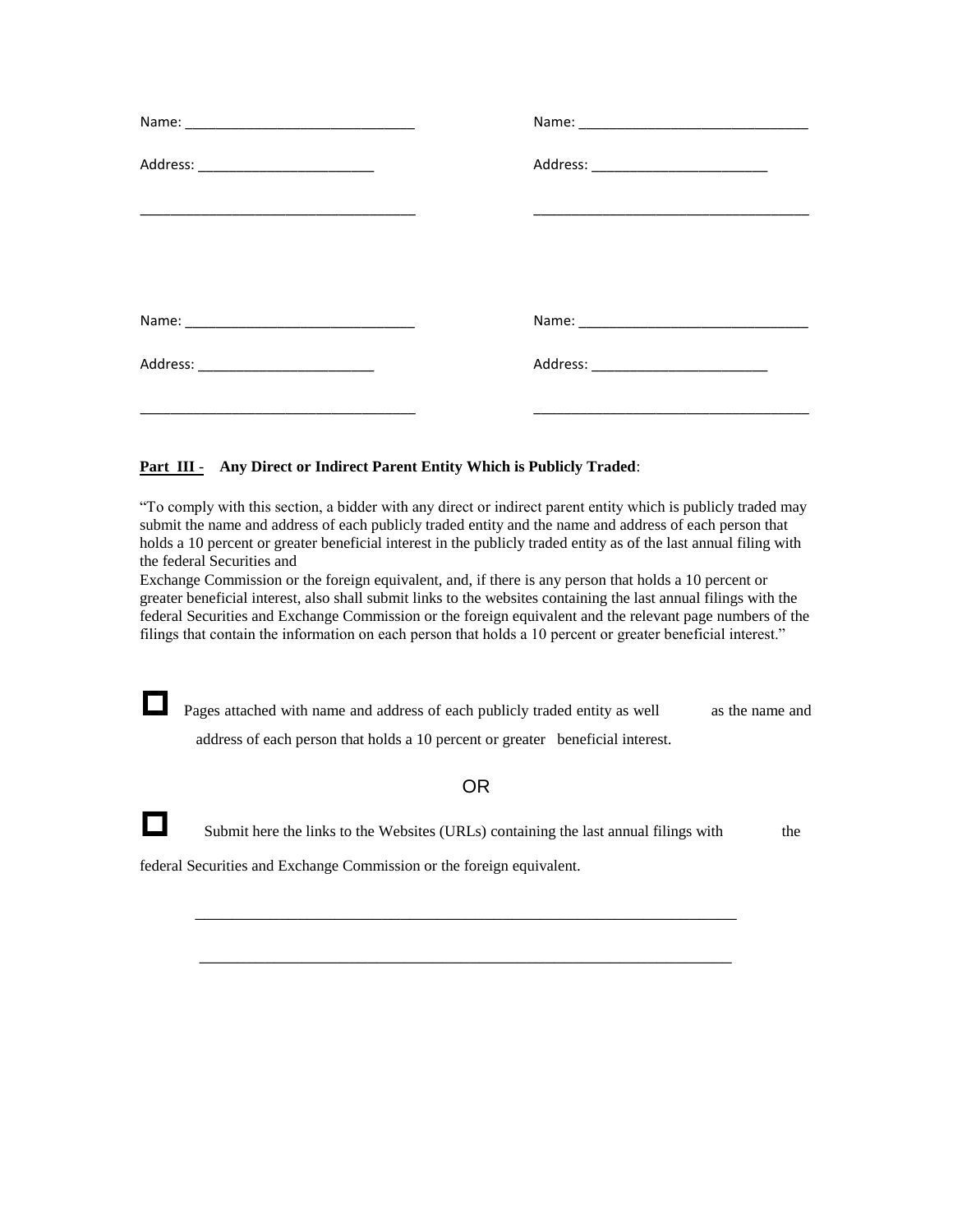Submit here the relevant page numbers of the filings containing the information on each person holding a 10 percent or greater beneficial interest. \_\_\_\_\_\_\_\_\_\_\_\_\_\_\_\_\_\_\_\_\_\_\_\_\_\_\_\_\_\_\_\_\_\_\_\_\_\_\_\_\_\_\_\_\_\_\_\_\_\_\_\_\_ \_\_\_\_\_\_\_\_\_\_\_\_\_\_\_\_\_\_\_\_\_\_\_\_\_\_\_\_\_\_\_\_\_\_\_\_\_\_\_\_\_\_\_\_\_\_\_\_\_\_\_\_\_ Subscribed and sworn to before me this \_\_\_ day of \_\_\_\_\_\_\_\_\_\_\_\_\_\_\_\_\_\_\_\_\_\_\_\_\_\_\_ , 2 \_\_\_\_\_\_\_. (Notary Public) **\_\_\_\_\_\_\_\_\_\_\_\_\_\_\_\_\_\_\_\_\_\_\_\_\_\_\_\_\_\_\_\_\_\_\_\_\_\_\_\_**  (Affiant) **\_\_\_\_\_\_\_\_\_\_\_\_\_\_\_\_\_\_\_\_\_\_\_\_\_\_\_\_\_\_\_\_\_\_\_\_\_\_\_\_** 

My Commission expires:

(Print name of affiant and title if applicable)

(Corporate Seal if a Corporation)

**AND**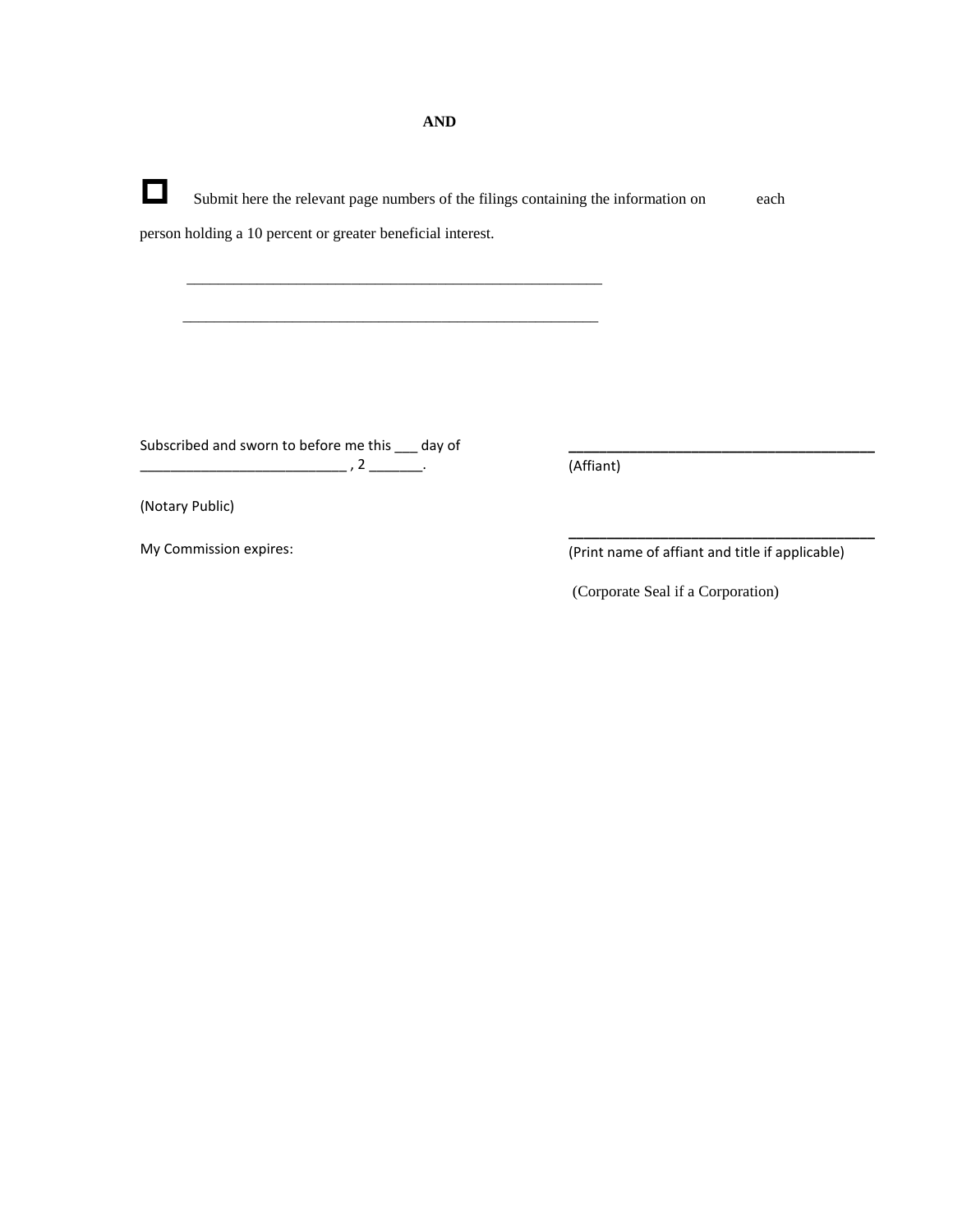## **CERTIFICATION OF CONTRACTOR**

## **NON-CONFLICT OF INTEREST**

In consideration for the contract to be entered between the Township and

| , I hereby certify that |                                                                                             |
|-------------------------|---------------------------------------------------------------------------------------------|
| Individual or Firm      | Individual or Firm                                                                          |
|                         | does not represent another client whose interests are in actual conflict with the Township. |
|                         |                                                                                             |

further certify that, to the best of my knowledge, the representation of other clients of

|                    | will not materially limit my representation of the Township. |
|--------------------|--------------------------------------------------------------|
| Individual or Firm |                                                              |

During the term of this contract with the Township \_\_\_\_\_\_\_\_\_\_\_\_\_\_\_\_\_\_\_\_\_\_ shall not Individual or Firm

represent any client whose representation materially limits the representation of the

Township or whose interests are in actual conflict with the Township's interests.

The existence of a conflict of interest contrary to the certification above shall be a breach

of the contract. It shall also entitle the Township to expose \_\_\_\_\_\_\_\_\_\_\_\_\_\_\_\_\_\_to any Individual or Firm

penal statutes pertaining to false material certifications.

#### **CONTRACTOR** \_\_\_\_\_\_\_\_\_\_\_\_\_\_\_\_\_\_\_\_\_\_\_\_\_\_\_\_\_\_\_\_

Individual Signature or Firm Name

## **IF FIRM:**

**BY \_\_\_\_\_\_\_\_\_\_\_\_\_\_\_\_\_\_\_\_\_\_\_\_\_\_\_\_\_\_\_\_\_\_\_\_\_**

**TITLE** 

Sworn to and subscribed before me this day of  $\_\_\_\_$  20  $\_\_\_\$ 

Notary Public

\_\_\_\_\_\_\_\_\_\_\_\_\_\_\_\_\_\_\_\_\_\_\_\_\_\_\_\_\_\_\_\_\_\_\_\_\_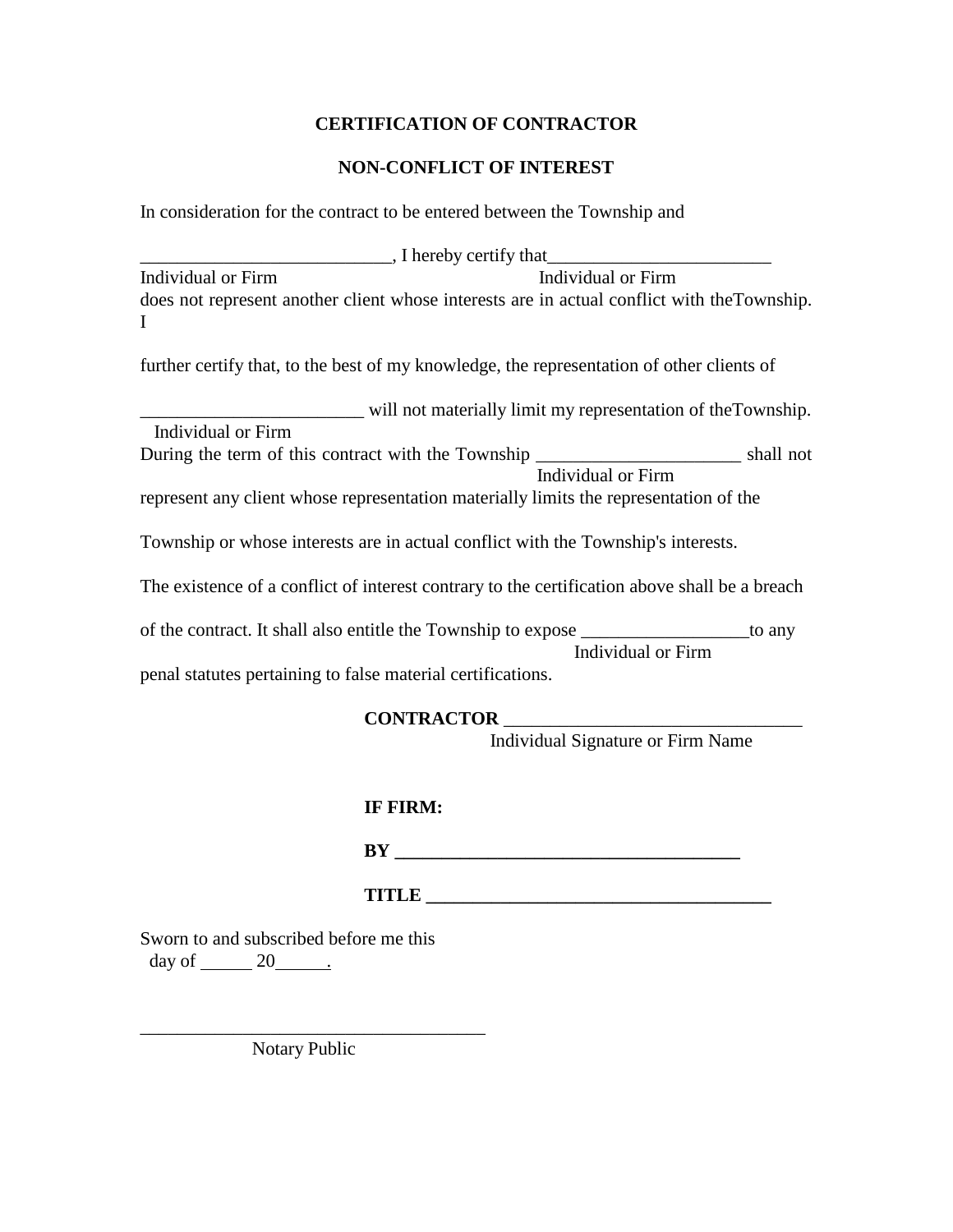#### **NON COLLUSION AFFIDAVIT**

**) SS:**

| <b>STATE OF NEW JERSEY</b> |  |
|----------------------------|--|
|                            |  |
| <b>COUNTY OF</b>           |  |

I, of, of, in the same of  $\frac{1}{2}$  in the same of  $\frac{1}{2}$  in the same of  $\frac{1}{2}$  in the same of  $\frac{1}{2}$  in the same of  $\frac{1}{2}$  in the same of  $\frac{1}{2}$  in the same of  $\frac{1}{2}$  in the same of  $\frac{1}{2}$  in the same County of <u>and the State of</u> and the State of of full of full of the State of of the State of of the State of of the State of  $\sim$ age, being duly sworn according to law on my oath depose and say that: I am of the firm of .

the bidder making the Proposal for the above named project, and that I executed the said Proposal with full authority so to do; that said bidder has not, directly or indirectly, entered into any agreement, participated in any collusion, or otherwise taken any action in restraint of free, competitive bidding in connection with the above named project; and that all statements contained in said Proposal and in this affidavit are true and correct, and made with full knowledge that the Township of South Brunswick relies upon the truth of statements contained in said Proposal and in the statements contained in this affidavit in awarding the contract for the said project.

I further warrant that no person or selling agency has been employed or retained to solicit or secure such contract upon an agreement or understanding for a commission, percentage, brokerage or contingent fee, except bona fide employees or bonafide established commercial or selling agencies maintained by

\_\_\_\_\_\_\_\_\_\_\_\_\_\_\_\_\_\_\_\_\_\_\_\_\_\_\_\_\_\_\_\_\_\_\_\_\_\_\_\_\_\_\_\_\_\_\_\_\_\_\_\_\_\_\_\_\_\_\_\_\_\_\_\_

**(Name of Contractor)**

Subscribed and sworn to before me this day

\_\_\_\_\_\_\_\_\_\_\_\_\_\_\_\_\_\_\_\_\_\_\_\_\_

of 20 . **(also type or print name of affiant under signature**)

Notary Public of My Commission Expires , 20 .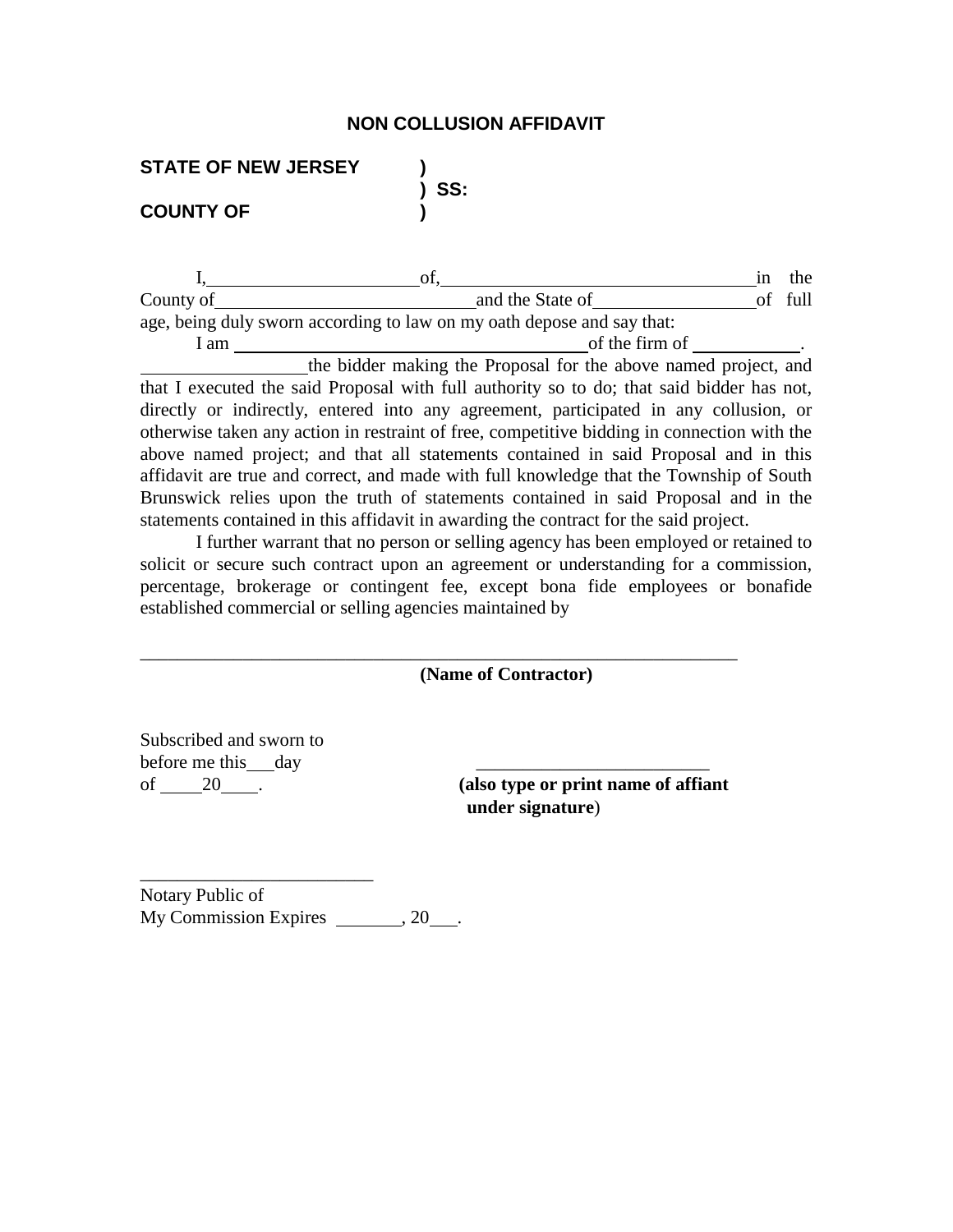## **TOWNSHIP OF SOUTH BRUNSWICK BID PROPOSAL FORM**

The undersigned bidder declares he has read the Notice to Bidders, Instructions to Bidders and Specifications attached, that he has determined the conditions affecting the bid and agrees, if this proposal is accepted, to furnish and deliver the following:

## **CUSTODIAL SERVICES**

## Bid Amounts: ANNUAL TOTAL

I. Base bid (paid in equal monthly payments) Municipal Building, Public Works/Utilities Building, Community Center, Senior Center

 $\mathbb S$ 

## II. Options

- A. Quarterly chores Municipal Building, Public Works/Utilities Building, Community Center, Senior Center,
	- 1. High dusting

|  | per quarter X<br>$4 =$ |  |
|--|------------------------|--|
|--|------------------------|--|

- 2. Kitchen cleaning
	- a. \* Community Center

\$\_\_\_\_\_\_\_\_\_\_\_\_per quarter X 4 = \$\_\_\_\_\_\_\_\_\_\_\_\_\_\_

b. Senior Center

\$\_\_\_\_\_\_\_\_\_\_\_\_per quarter X 4 = \$\_\_\_\_\_\_\_\_\_\_\_\_\_\_

B . Bi-annually Dust blinds (All Buildings)

\$\_\_\_\_\_\_\_\_\_\_\_\_per quarter X 2 = \$\_\_\_\_\_\_\_\_\_\_\_\_\_\_

 $\mathbb S$ 

C. Carpet shampooing: Municipal Building, Public Works/Utilities, Community Center and Senior Center

1. Public areas \$\_\_\_\_\_\_\_\_\_\_\_annually \$\_\_\_\_\_\_\_\_\_\_\_\_\_\_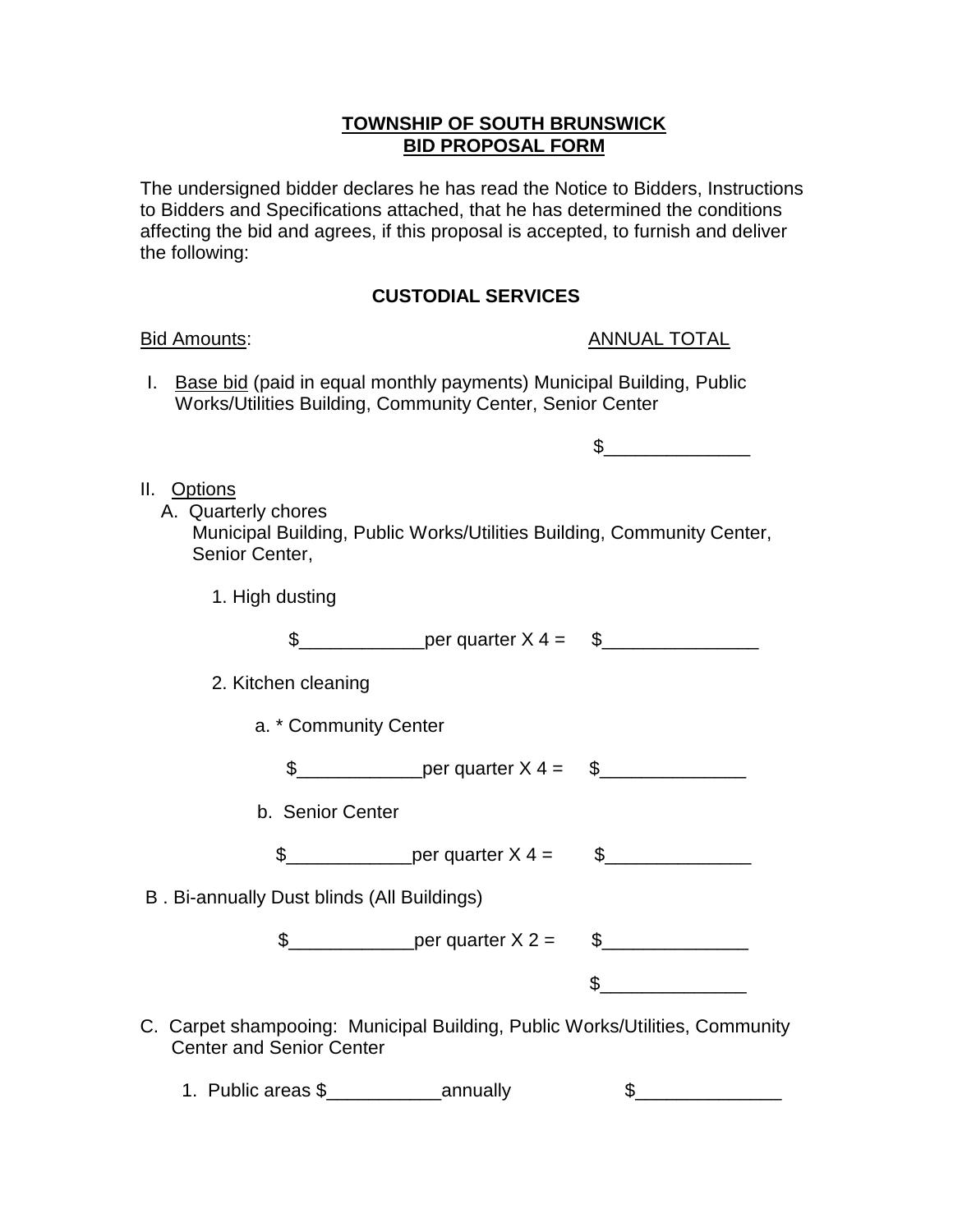|                                                                                                                                                                                                                                                                                                                                                                                                                                                                                                           |                             | \$                                                                                                                                                                                                                                                                                                                                                                                                                                                                                                                                                                                                   |  |
|-----------------------------------------------------------------------------------------------------------------------------------------------------------------------------------------------------------------------------------------------------------------------------------------------------------------------------------------------------------------------------------------------------------------------------------------------------------------------------------------------------------|-----------------------------|------------------------------------------------------------------------------------------------------------------------------------------------------------------------------------------------------------------------------------------------------------------------------------------------------------------------------------------------------------------------------------------------------------------------------------------------------------------------------------------------------------------------------------------------------------------------------------------------------|--|
| D. Vinyl tile floors                                                                                                                                                                                                                                                                                                                                                                                                                                                                                      |                             | $\sim$ $\sim$                                                                                                                                                                                                                                                                                                                                                                                                                                                                                                                                                                                        |  |
| E. Vinyl tile floors - (Cheers Room) Senior Center<br>1. Strip and re-wax \$____________________bi-annually                                                                                                                                                                                                                                                                                                                                                                                               |                             | $\mathbb{S}$                                                                                                                                                                                                                                                                                                                                                                                                                                                                                                                                                                                         |  |
| <b>GRAND TOTAL</b>                                                                                                                                                                                                                                                                                                                                                                                                                                                                                        |                             | \$                                                                                                                                                                                                                                                                                                                                                                                                                                                                                                                                                                                                   |  |
| SPECIAL EVENTS: At *Community Center and Senior Center.<br>for cleaning on Saturday or Sunday for each building.                                                                                                                                                                                                                                                                                                                                                                                          |                             | Example: Community Unity, large weddings, etc. Price per time                                                                                                                                                                                                                                                                                                                                                                                                                                                                                                                                        |  |
| Not to exceed 8 events per building.                                                                                                                                                                                                                                                                                                                                                                                                                                                                      |                             | \$<br>$\begin{tabular}{ccccc} \multicolumn{2}{c }{\textbf{\textcolor{blue}{\bf \textcolor{blue}{\bf \textcolor{blue}{\bf \textcolor{blue}{\bf \textcolor{blue}{\bf \textcolor{blue}{\bf \textcolor{blue}{\bf \textcolor{blue}{\bf \textcolor{blue}{\bf \textcolor{blue}{\bf \textcolor{blue}{\bf \textcolor{blue}{\bf \textcolor{blue}{\bf \textcolor{blue}{\bf \textcolor{blue}{\bf \textcolor{blue}{\bf \textcolor{blue}{\bf \textcolor{blue}{\bf \textcolor{blue}{\bf \textcolor{blue}{\bf \textcolor{blue}{\bf \textcolor{blue}{\bf \textcolor{blue}{\bf \textcolor{blue}{\bf \textcolor{blue}{$ |  |
| Any questions, please call Charles Johnson Foreman at 732-329-4000 extension 7253<br>Accompanying this proposal is a certified check in the amount of \$ ___________________________, or a<br>bid bond in the amount of $\frac{\pi N}{A}$ N/A extending payable to the Township of South Brunswick which has to be forfeited as liquidated damages if, in the event that this proposal is<br>accepted, the undersigned shall fail to execute the contract or to furnish satisfactory bond as<br>required. |                             |                                                                                                                                                                                                                                                                                                                                                                                                                                                                                                                                                                                                      |  |
|                                                                                                                                                                                                                                                                                                                                                                                                                                                                                                           |                             |                                                                                                                                                                                                                                                                                                                                                                                                                                                                                                                                                                                                      |  |
| Address and the contract of the contract of the contract of the contract of the contract of the contract of the contract of the contract of the contract of the contract of the contract of the contract of the contract of th                                                                                                                                                                                                                                                                            |                             |                                                                                                                                                                                                                                                                                                                                                                                                                                                                                                                                                                                                      |  |
| Telephone_                                                                                                                                                                                                                                                                                                                                                                                                                                                                                                |                             |                                                                                                                                                                                                                                                                                                                                                                                                                                                                                                                                                                                                      |  |
| By<br>(Signature)                                                                                                                                                                                                                                                                                                                                                                                                                                                                                         |                             |                                                                                                                                                                                                                                                                                                                                                                                                                                                                                                                                                                                                      |  |
| Name - Type or Print                                                                                                                                                                                                                                                                                                                                                                                                                                                                                      |                             |                                                                                                                                                                                                                                                                                                                                                                                                                                                                                                                                                                                                      |  |
|                                                                                                                                                                                                                                                                                                                                                                                                                                                                                                           | Title <u>______</u> _______ |                                                                                                                                                                                                                                                                                                                                                                                                                                                                                                                                                                                                      |  |
| Date                                                                                                                                                                                                                                                                                                                                                                                                                                                                                                      |                             |                                                                                                                                                                                                                                                                                                                                                                                                                                                                                                                                                                                                      |  |

On the attached sheet, please list three companies with whom your company has had business with in the past year and submit with bid proposal.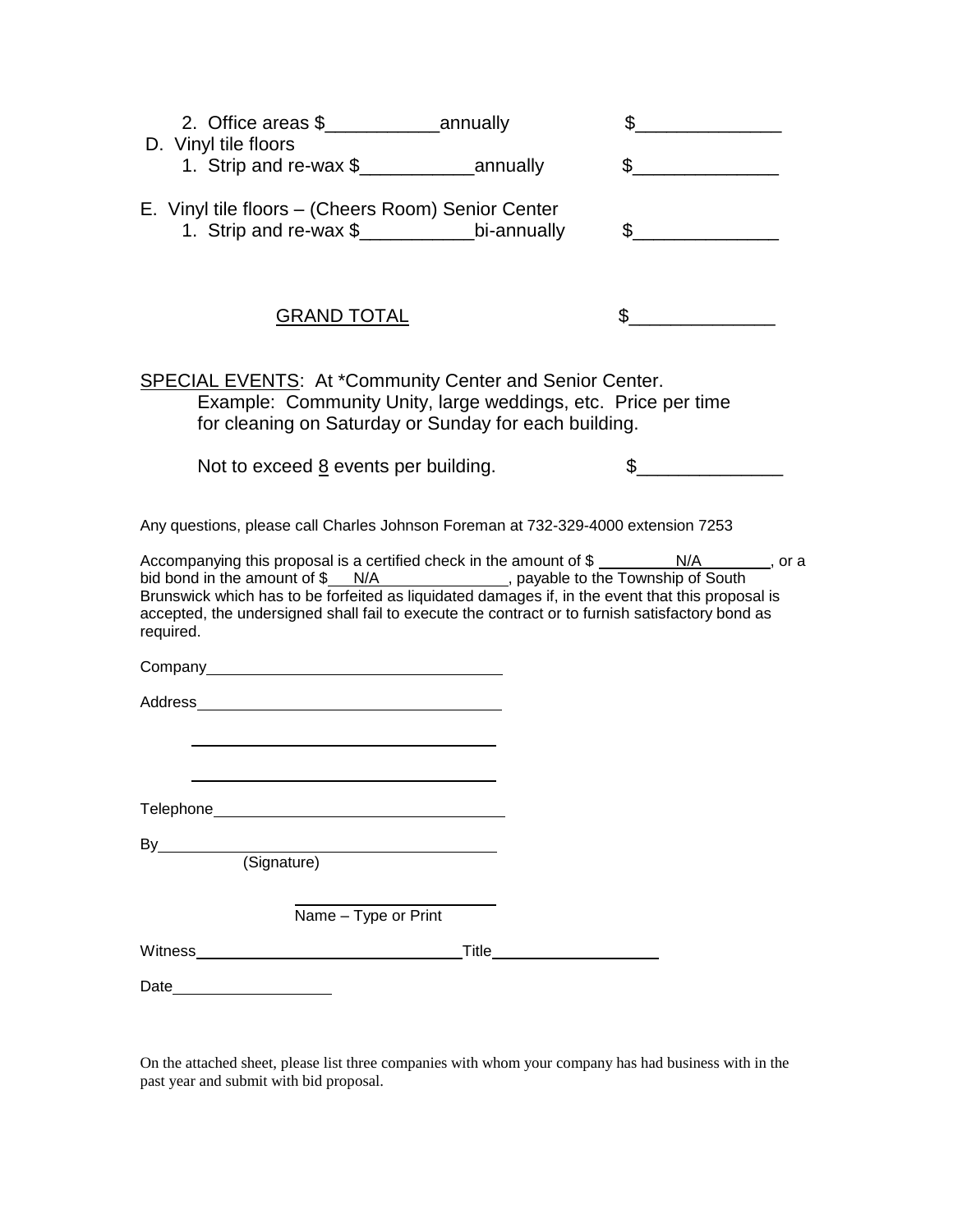# **REFERENCES**

| <u> 1989 - Johann Stoff, deutscher Stoff, der Stoff, der Stoff, der Stoff, der Stoff, der Stoff, der Stoff, der S</u> |  |
|-----------------------------------------------------------------------------------------------------------------------|--|
| and the control of the control of the control of the control of the control of the control of the control of the      |  |
| Phone Number: ( )                                                                                                     |  |
|                                                                                                                       |  |
|                                                                                                                       |  |
|                                                                                                                       |  |
|                                                                                                                       |  |
|                                                                                                                       |  |
|                                                                                                                       |  |
|                                                                                                                       |  |
|                                                                                                                       |  |
|                                                                                                                       |  |
| Phone Number: ( )                                                                                                     |  |